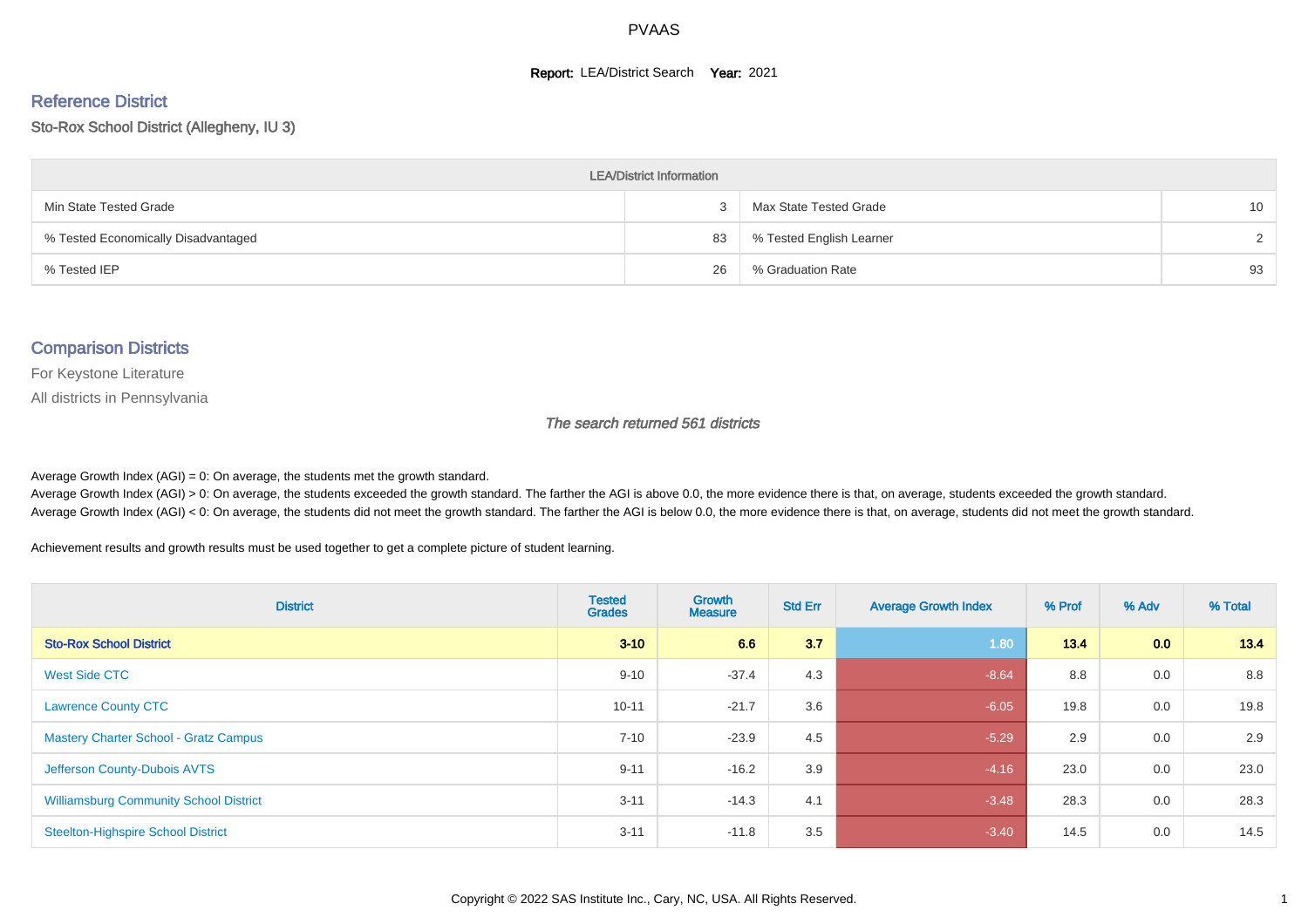| <b>District</b>                                                       | <b>Tested</b><br><b>Grades</b> | Growth<br><b>Measure</b> | <b>Std Err</b> | <b>Average Growth Index</b> | % Prof | % Adv | % Total |
|-----------------------------------------------------------------------|--------------------------------|--------------------------|----------------|-----------------------------|--------|-------|---------|
| <b>Sto-Rox School District</b>                                        | $3 - 10$                       | 6.6                      | 3.7            | 1.80                        | 13.4   | 0.0   | 13.4    |
| <b>Maritime Academy Charter School</b>                                | $3 - 10$                       | $-11.4$                  | 3.5            | $-3.29$                     | 15.2   | 0.0   | 15.2    |
| <b>Propel Charter School-Homestead</b>                                | $3 - 11$                       | $-11.7$                  | 4.1            | $-2.84$                     | 15.9   | 0.0   | 15.9    |
| <b>Northern Potter School District</b>                                | $3 - 12$                       | $-13.1$                  | 4.6            | $-2.84$                     | 37.5   | 0.0   | 37.5    |
| <b>Propel Charter School-Montour</b>                                  | $3 - 10$                       | $-10.7$                  | 3.9            | $-2.71$                     | 13.7   | 0.0   | 13.7    |
| South Allegheny School District                                       | $3 - 11$                       | $-8.8$                   | 3.2            | $-2.70$                     | 40.5   | 0.0   | 40.5    |
| <b>Sugar Valley Rural Charter School</b>                              | $3 - 11$                       | $-11.0$                  | 4.5            | $-2.46$                     | 14.9   | 0.0   | 14.9    |
| <b>Innovative Arts Academy Charter School</b>                         | $6 - 11$                       | $-9.1$                   | 3.7            | $-2.44$                     | 9.5    | 0.0   | 9.5     |
| <b>Farrell Area School District</b>                                   | $3 - 11$                       | $-10.4$                  | 4.3            | $-2.41$                     | 19.0   | 0.0   | 19.0    |
| <b>Universal Audenried Charter School</b>                             | $9 - 11$                       | $-5.8$                   | 2.4            | $-2.40$                     | 14.6   | 0.0   | 14.6    |
| La Academia Partnership Charter School                                | $6 - 11$                       | $-11.0$                  | 4.7            | $-2.34$                     | 6.8    | 0.0   | 6.8     |
| Salisbury-Elk Lick School District                                    | $3 - 11$                       | $-13.5$                  | 5.9            | $-2.30$                     | 27.8   | 0.0   | 27.8    |
| <b>Keystone Education Center Charter School</b>                       | $3 - 12$                       | $-12.9$                  | 5.9            | $-2.19$                     | 28.0   | 0.0   | 28.0    |
| Aliquippa School District                                             | $3 - 11$                       | $-9.0$                   | 4.2            | $-2.14$                     | 11.0   | 0.0   | 11.0    |
| <b>Williams Valley School District</b>                                | $3 - 11$                       | $-7.3$                   | 3.4            | $-2.13$                     | 23.2   | 0.0   | 23.2    |
| <b>Moshannon Valley School District</b>                               | $3 - 10$                       | $-7.0$                   | 3.4            | $-2.01$                     | 48.5   | 0.0   | 48.5    |
| The New Academy Charter School                                        | $8 - 11$                       | $-10.4$                  | 5.2            | $-2.00$                     | 0.0    | 0.0   | $0.0\,$ |
| <b>Forest City Regional School District</b>                           | $3 - 12$                       | $-6.0$                   | 3.0            | $-1.96$                     | 44.1   | 0.0   | 44.1    |
| <b>Mount Pleasant Area School District</b>                            | $3 - 11$                       | $-5.0$                   | 2.6            | $-1.93$                     | 52.6   | 0.0   | 52.6    |
| Perseus House Charter School Of Excellence                            | $6 - 11$                       | $-5.2$                   | 3.0            | $-1.72$                     | 16.5   | 0.0   | 16.5    |
| Preparatory Charter School Of Mathematics, Science, Tech, And Careers | $9 - 10$                       | $-4.0$                   | 2.5            | $-1.59$                     | 15.0   | 0.0   | 15.0    |
| <b>Ferndale Area School District</b>                                  | $3 - 10$                       | $-5.8$                   | 4.3            | $-1.33$                     | 40.0   | 0.0   | 40.0    |
| <b>Shade-Central City School District</b>                             | $3 - 11$                       | $-5.9$                   | 4.6            | $-1.28$                     | 27.8   | 0.0   | 27.8    |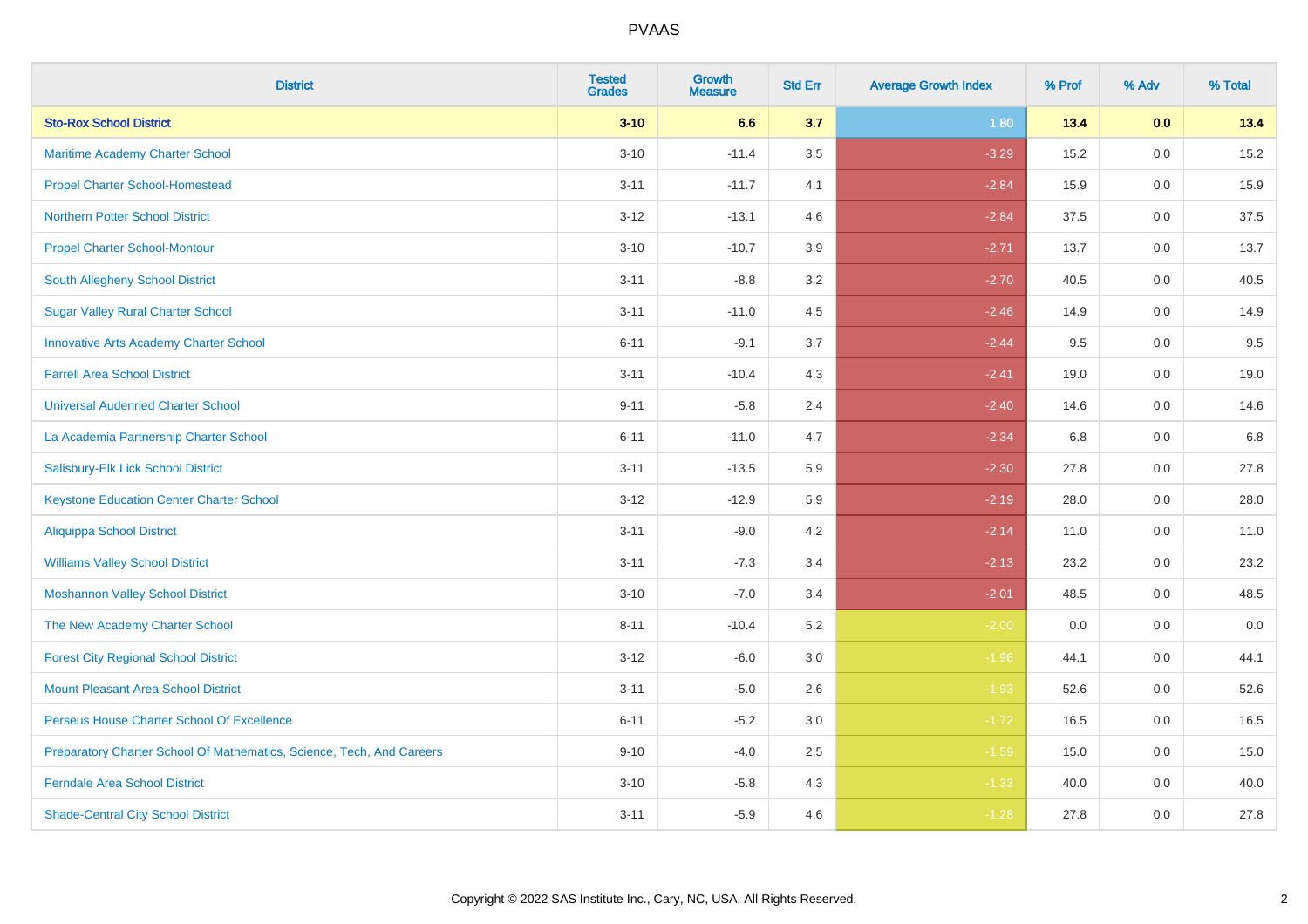| <b>District</b>                                         | <b>Tested</b><br><b>Grades</b> | <b>Growth</b><br><b>Measure</b> | <b>Std Err</b> | <b>Average Growth Index</b> | % Prof | % Adv   | % Total |
|---------------------------------------------------------|--------------------------------|---------------------------------|----------------|-----------------------------|--------|---------|---------|
| <b>Sto-Rox School District</b>                          | $3 - 10$                       | 6.6                             | 3.7            | 1.80                        | 13.4   | 0.0     | 13.4    |
| <b>Greater Johnstown School District</b>                | $3 - 11$                       | $-3.1$                          | 2.6            | $-1.19$                     | 26.1   | 0.0     | 26.1    |
| Imhotep Institute Charter High School                   | $9 - 11$                       | $-5.3$                          | 5.8            | $-0.92$                     | 25.0   | 0.0     | 25.0    |
| Center For Student Learning Charter School At Pennsbury | $6 - 12$                       | $-2.9$                          | 6.1            | $-0.47$                     | 42.9   | 0.0     | 42.9    |
| Hope For Hyndman Charter School                         | $3 - 11$                       | $-2.0$                          | 6.1            | $-0.32$                     | 33.3   | 0.0     | 33.3    |
| Philadelphia Electrical & Tech Charter High School      | $10 - 10$                      | $-0.5$                          | 2.9            | $-0.15$                     | 8.8    | 0.0     | 8.8     |
| <b>Mastery Charter School - Thomas Campus</b>           | $3 - 10$                       | 2.1                             | 6.2            | 0.33                        | 28.6   | 0.0     | 28.6    |
| <b>Mastery Charter High School-Lenfest Campus</b>       | $7 - 11$                       | 2.5                             | 5.7            | 0.43                        | 40.0   | 0.0     | 40.0    |
| <b>Union Area School District</b>                       | $3 - 11$                       | 1.9                             | 4.3            | 0.44                        | 61.5   | 0.0     | 61.5    |
| <b>Commodore Perry School District</b>                  | $3 - 11$                       | 3.2                             | 5.5            | 0.58                        | 58.3   | 0.0     | 58.3    |
| Urban Pathways 6-12 Charter School                      | $6 - 11$                       | 4.8                             | 6.4            | 0.75                        | 28.6   | 0.0     | 28.6    |
| <b>Clairton City School District</b>                    | $3 - 11$                       | 3.5                             | 3.7            | 0.95                        | 13.4   | 0.0     | 13.4    |
| Lehigh Career & Technical Institute                     | $10 - 12$                      | 5.6                             | 5.6            | 0.99                        | 78.3   | 0.0     | 78.3    |
| <b>Mastery Charter School - Pickett Campus</b>          | $6 - 10$                       | 5.6                             | 5.7            | 1.00                        | 27.8   | 0.0     | 27.8    |
| <b>Esperanza Cyber Charter School</b>                   | $3 - 11$                       | 7.1                             | 6.1            | 1.16                        | 9.1    | $0.0\,$ | 9.1     |
| York Academy Regional Charter School                    | $3 - 11$                       | 9.0                             | 5.0            | 1.79                        | 55.2   | 0.0     | 55.2    |
| <b>Sto-Rox School District</b>                          | $3 - 10$                       | 6.6                             | 3.7            | 1.80                        | 13.4   | 0.0     | 13.4    |
| <b>Blacklick Valley School District</b>                 | $3 - 11$                       | 8.0                             | 4.3            | 1.85                        | 34.1   | $0.0\,$ | 34.1    |
| <b>Chester Charter Scholars Academy Charter School</b>  | $3 - 12$                       | 8.4                             | 4.1            | 2.03                        | 23.4   | 0.0     | 23.4    |
| Lincoln Leadership Academy Charter School               | $3 - 12$                       | 14.2                            | 6.4            | 2.22                        | 23.5   | 0.0     | 23.5    |
| People For People Charter School                        | $3 - 12$                       | 13.3                            | 5.5            | 2.43                        | 13.5   | 0.0     | 13.5    |
| <b>Belmont Charter School</b>                           | $3 - 10$                       | 16.0                            | 6.5            | 2.45                        | 64.3   | 0.0     | 64.3    |
| Multicultural Academy Charter School                    | $9 - 11$                       | 9.5                             | 3.5            | 2.69                        | 22.0   | $0.0\,$ | 22.0    |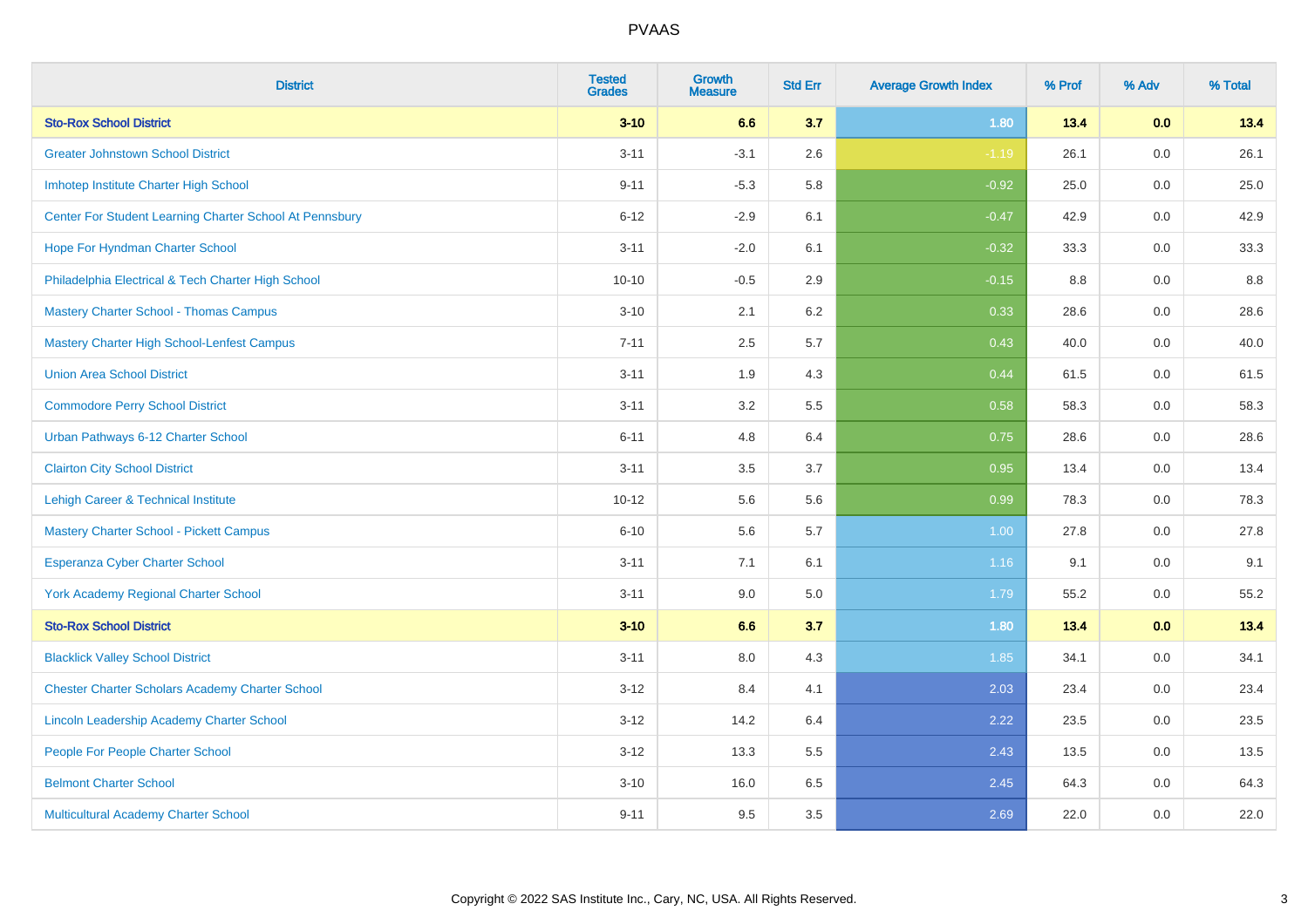| <b>District</b>                                  | <b>Tested</b><br><b>Grades</b> | <b>Growth</b><br><b>Measure</b> | <b>Std Err</b> | <b>Average Growth Index</b> | % Prof  | % Adv   | % Total |
|--------------------------------------------------|--------------------------------|---------------------------------|----------------|-----------------------------|---------|---------|---------|
| <b>Sto-Rox School District</b>                   | $3 - 10$                       | 6.6                             | 3.7            | 1.80                        | 13.4    | 0.0     | 13.4    |
| <b>York City School District</b>                 | $3 - 12$                       | $-28.9$                         | 2.1            | $-13.59$                    | $6.0\,$ | $0.3\,$ | $6.2\,$ |
| Dr Robert Ketterer Charter School Inc            | $6 - 12$                       | 10.1                            | 5.0            | 2.04                        | 14.9    | 0.4     | 15.3    |
| <b>Harrisburg City School District</b>           | $3 - 11$                       | $-0.4$                          | 2.1            | $-0.19$                     | 15.1    | 0.4     | 15.5    |
| <b>Columbia-Montour AVTS</b>                     | $9 - 10$                       | $-12.5$                         | 3.0            | $-4.16$                     | 22.3    | 0.6     | 22.9    |
| Esperanza Academy Charter School                 | $4 - 11$                       | 4.0                             | 2.5            | 1.61                        | 32.4    | 0.7     | 33.1    |
| <b>Penn Hills School District</b>                | $3 - 11$                       | $-7.6$                          | 2.6            | $-2.94$                     | 33.1    | 0.7     | 33.8    |
| <b>Chester-Upland School District</b>            | $3 - 11$                       | $-0.3$                          | 2.7            | $-0.09$                     | 13.8    | 0.8     | 14.6    |
| Community Academy Of Philadelphia Charter School | $3 - 11$                       | 5.8                             | 2.7            | 2.12                        | 26.7    | 0.9     | 27.6    |
| <b>Tech Freire Charter School</b>                | $9 - 11$                       | 9.3                             | 2.9            | 3.26                        | 18.0    | 1.1     | 19.1    |
| <b>Marion Center Area School District</b>        | $3 - 10$                       | $-12.0$                         | 3.1            | $-3.87$                     | 33.7    | 1.1     | 34.8    |
| <b>Pottstown School District</b>                 | $3 - 12$                       | $-4.0$                          | 2.4            | $-1.68$                     | 29.8    | 1.2     | 31.0    |
| <b>Carbon Career &amp; Technical Institute</b>   | $9 - 11$                       | $-5.7$                          | 3.6            | $-1.59$                     | 34.5    | $1.2\,$ | 35.7    |
| Northern Tioga School District                   | $3 - 12$                       | $-7.5$                          | 2.8            | $-2.64$                     | 54.0    | 1.2     | 55.2    |
| <b>Bristol Borough School District</b>           | $3 - 12$                       | $-4.3$                          | 3.4            | $-1.27$                     | 39.7    | 1.3     | 41.0    |
| <b>Rochester Area School District</b>            | $3 - 11$                       | $-13.2$                         | 4.6            | $-2.89$                     | 19.5    | 1.3     | 20.8    |
| <b>Everett Area School District</b>              | $3 - 11$                       | 5.0                             | 3.4            | 1.47                        | 60.5    | 1.3     | 61.8    |
| <b>Carmichaels Area School District</b>          | $3 - 10$                       | $-9.3$                          | 3.3            | $-2.81$                     | 35.1    | 1.4     | 36.5    |
| <b>Bethlehem-Center School District</b>          | $3 - 10$                       | 8.1                             | 3.3            | 2.46                        | 35.1    | 1.4     | 36.5    |
| <b>Burgettstown Area School District</b>         | $3 - 11$                       | $-2.1$                          | 3.4            | $-0.62$                     | 50.0    | 1.4     | 51.4    |
| <b>KIPP Dubois Charter School</b>                | $9 - 10$                       | 4.7                             | 3.3            | 1.40                        | 31.0    | 1.4     | 32.4    |
| Lackawanna Trail School District                 | $3 - 10$                       | $-21.7$                         | 3.5            | $-6.20$                     | 38.5    | 1.5     | 40.0    |
| <b>Cornell School District</b>                   | $3 - 11$                       | $-1.6$                          | 5.0            | $-0.32$                     | 33.8    | 1.5     | 35.4    |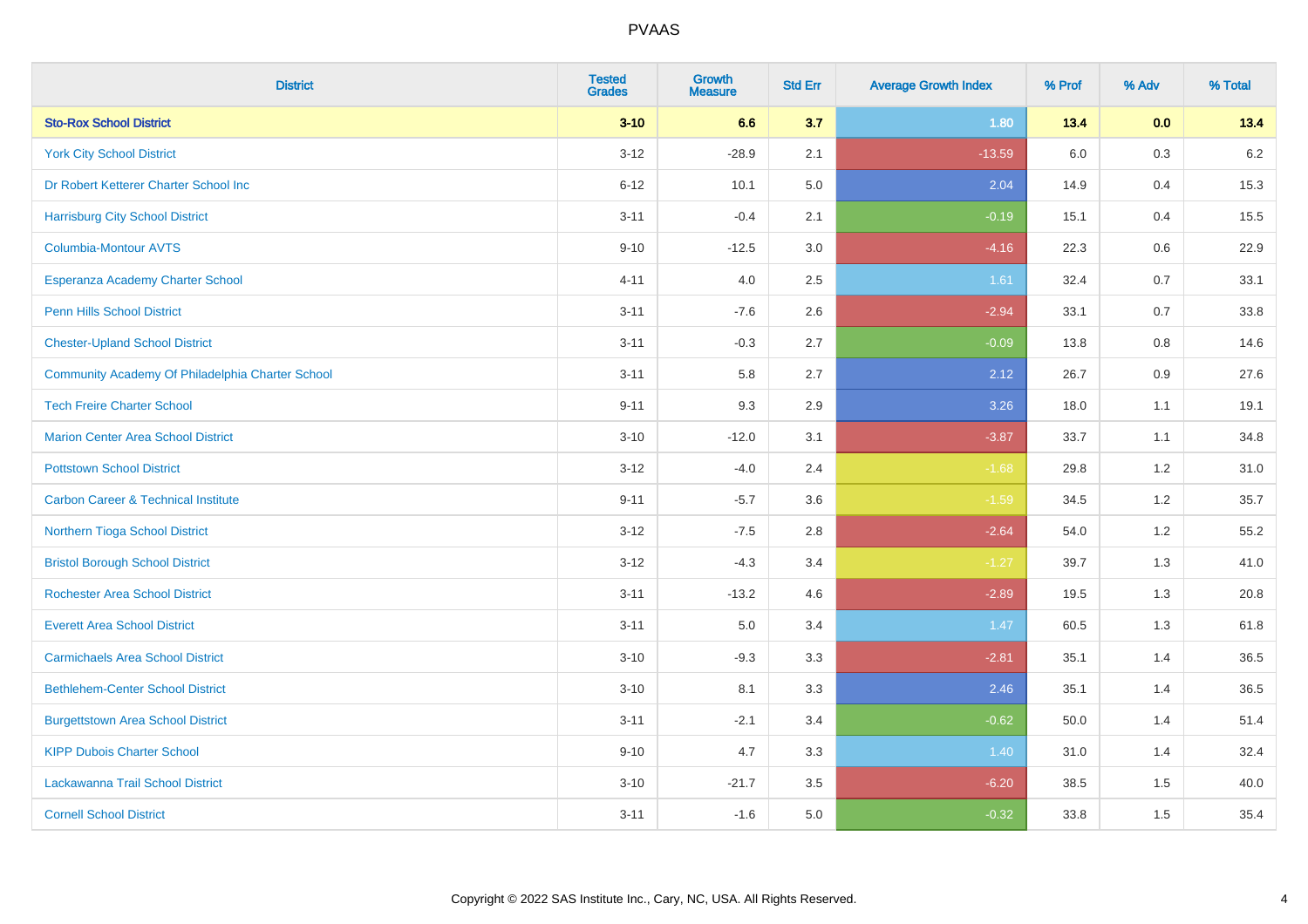| <b>District</b>                                   | <b>Tested</b><br><b>Grades</b> | <b>Growth</b><br><b>Measure</b> | <b>Std Err</b> | <b>Average Growth Index</b> | % Prof | % Adv | % Total |
|---------------------------------------------------|--------------------------------|---------------------------------|----------------|-----------------------------|--------|-------|---------|
| <b>Sto-Rox School District</b>                    | $3 - 10$                       | 6.6                             | 3.7            | 1.80                        | 13.4   | 0.0   | 13.4    |
| <b>Frazier School District</b>                    | $3 - 11$                       | $-17.2$                         | 3.7            | $-4.70$                     | 37.1   | 1.6   | 38.7    |
| Propel Charter School - Braddock Hills            | $3 - 11$                       | $-13.6$                         | 3.6            | $-3.81$                     | 9.7    | 1.6   | 11.3    |
| <b>Mahanoy Area School District</b>               | $3 - 10$                       | $-9.0$                          | 3.6            | $-2.49$                     | 26.2   | 1.6   | 27.9    |
| <b>Tussey Mountain School District</b>            | $3 - 12$                       | 1.5                             | 3.7            | 0.40                        | 38.6   | 1.8   | 40.4    |
| <b>Tacony Academy Charter School</b>              | $3 - 11$                       | $-14.7$                         | 3.0            | $-4.82$                     | 22.4   | 1.8   | 24.1    |
| <b>Smethport Area School District</b>             | $3 - 12$                       | 0.6                             | 3.9            | 0.15                        | 37.0   | 1.8   | 38.9    |
| <b>West Branch Area School District</b>           | $3 - 11$                       | 0.2                             | 3.8            | 0.05                        | 47.2   | 1.9   | 49.1    |
| <b>Columbia Borough School District</b>           | $3 - 12$                       | $-3.1$                          | 3.5            | $-0.89$                     | 29.5   | 1.9   | 31.4    |
| <b>Tamaqua Area School District</b>               | $3 - 12$                       | $-8.2$                          | 2.5            | $-3.24$                     | 44.5   | 1.9   | 46.4    |
| <b>Conrad Weiser Area School District</b>         | $3 - 11$                       | 3.6                             | 2.2            | 1.63                        | 52.1   | 2.1   | 54.2    |
| <b>Mount Carmel Area School District</b>          | $3 - 11$                       | $-0.6$                          | 3.1            | $-0.18$                     | 45.3   | 2.1   | 47.4    |
| <b>Forest Area School District</b>                | $3 - 11$                       | $-4.4$                          | 5.4            | $-0.81$                     | 36.2   | 2.1   | 38.3    |
| <b>Loyalsock Township School District</b>         | $3 - 12$                       | 4.2                             | 2.8            | 1.47                        | 54.3   | 2.1   | 56.4    |
| <b>Executive Education Academy Charter School</b> | $3 - 10$                       | $-6.5$                          | 3.1            | $-2.08$                     | 23.7   | 2.2   | 25.8    |
| Norristown Area School District                   | $3 - 12$                       | $-12.8$                         | 1.6            | $-7.98$                     | 23.5   | 2.3   | 25.7    |
| <b>Lancaster School District</b>                  | $3 - 12$                       | $-15.8$                         | 1.5            | $-10.90$                    | 14.6   | 2.3   | 16.9    |
| <b>Laurel School District</b>                     | $3 - 11$                       | 1.8                             | 3.1            | 0.59                        | 70.1   | 2.3   | 72.4    |
| <b>Canton Area School District</b>                | $3 - 11$                       | $-5.5$                          | 3.2            | $-1.75$                     | 40.7   | 2.3   | 43.0    |
| Morrisville Borough School District               | $3 - 11$                       | 4.8                             | 4.3            | 1.10                        | 30.2   | 2.3   | 32.6    |
| <b>Wallenpaupack Area School District</b>         | $3 - 11$                       | $-7.1$                          | 2.3            | $-3.09$                     | 40.8   | 2.4   | 43.1    |
| Schuylkill Haven Area School District             | $3 - 11$                       | $-15.3$                         | 3.1            | $-4.87$                     | 49.7   | 2.4   | 52.1    |
| <b>Washington School District</b>                 | $3 - 11$                       | $-4.9$                          | 2.8            | $-1.76$                     | 30.1   | 2.4   | 32.5    |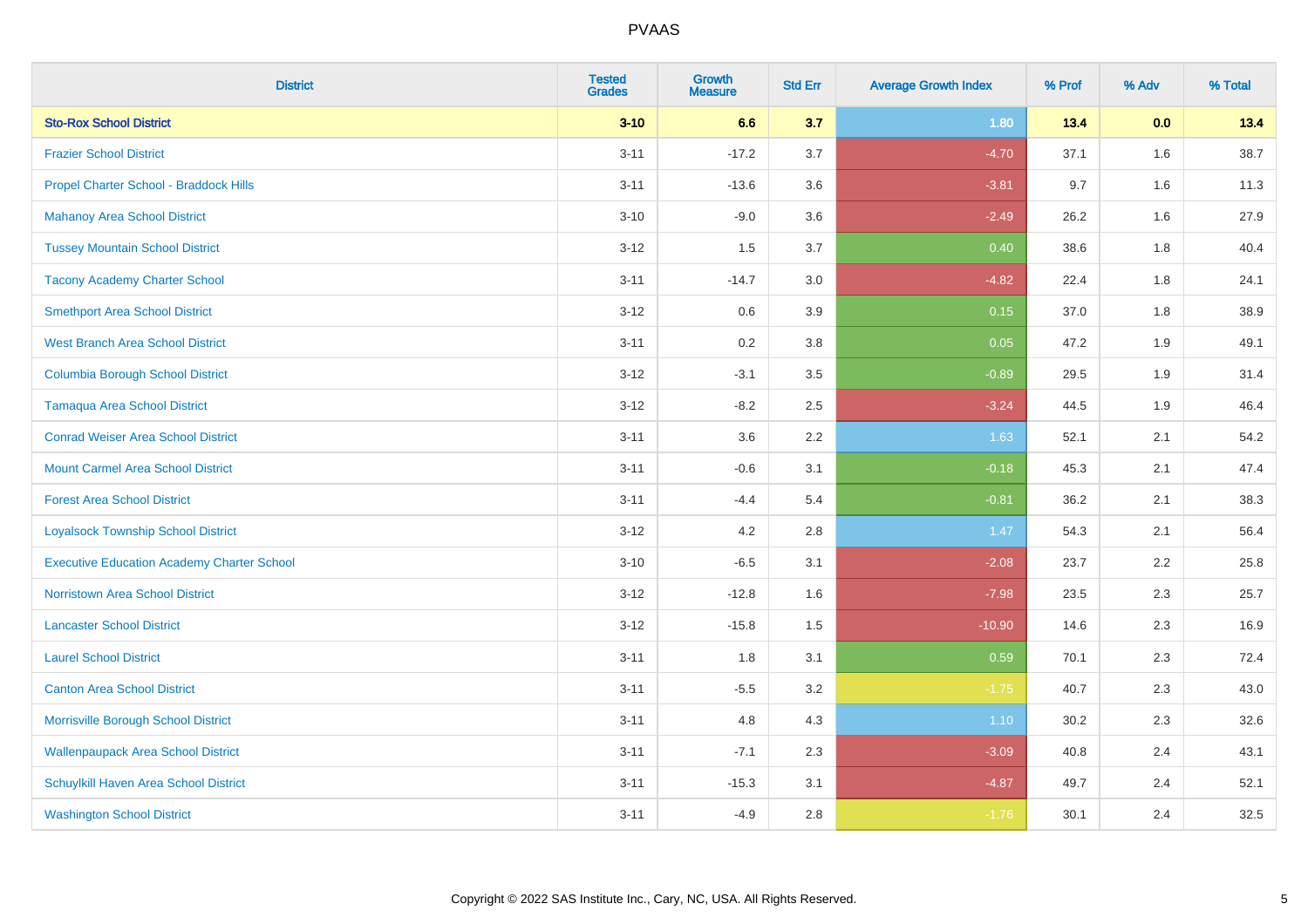| <b>District</b>                            | <b>Tested</b><br><b>Grades</b> | <b>Growth</b><br><b>Measure</b> | <b>Std Err</b> | <b>Average Growth Index</b> | % Prof | % Adv | % Total |
|--------------------------------------------|--------------------------------|---------------------------------|----------------|-----------------------------|--------|-------|---------|
| <b>Sto-Rox School District</b>             | $3 - 10$                       | 6.6                             | 3.7            | 1.80                        | 13.4   | 0.0   | 13.4    |
| <b>Reading School District</b>             | $3 - 11$                       | 10.1                            | 1.4            | 7.25                        | 24.7   | 2.4   | 27.2    |
| <b>Dauphin County Technical School</b>     | $9 - 11$                       | $-45.5$                         | 2.6            | $-17.72$                    | 14.4   | 2.5   | 16.9    |
| Southern Huntingdon County School District | $3 - 11$                       | $-12.9$                         | 3.2            | $-3.98$                     | 32.5   | 2.5   | 35.0    |
| <b>New Foundations Charter School</b>      | $3 - 11$                       | 5.4                             | 2.2            | 2.41                        | 47.2   | 2.5   | 49.8    |
| <b>Sullivan County School District</b>     | $3 - 10$                       | $-4.0$                          | 4.4            | $-0.90$                     | 66.7   | 2.6   | 69.2    |
| <b>Lebanon School District</b>             | $3 - 11$                       | $-1.6$                          | 1.9            | $-0.80$                     | 24.4   | 2.6   | 27.0    |
| Philipsburg-Osceola Area School District   | $3 - 11$                       | $-24.8$                         | 3.3            | $-7.43$                     | 19.7   | 2.6   | 22.4    |
| <b>Achievement House Charter School</b>    | $7 - 11$                       | $-0.7$                          | 4.0            | $-0.17$                     | 32.5   | 2.6   | 35.1    |
| <b>Muhlenberg School District</b>          | $3 - 10$                       | 4.0                             | 1.9            | 2.10                        | 34.2   | 2.6   | 36.8    |
| <b>Carbondale Area School District</b>     | $3 - 10$                       | 7.4                             | 3.3            | 2.25                        | 56.6   | 2.6   | 59.2    |
| <b>Allentown City School District</b>      | $3 - 12$                       | 5.3                             | 1.4            | 3.88                        | 25.3   | 2.7   | 28.0    |
| <b>Exeter Township School District</b>     | $3 - 11$                       | $-10.4$                         | 1.9            | $-5.44$                     | 50.6   | 2.7   | 53.3    |
| <b>Tulpehocken Area School District</b>    | $3 - 12$                       | $-13.7$                         | 2.8            | $-4.81$                     | 36.7   | 2.8   | 39.4    |
| <b>West Middlesex Area School District</b> | $3 - 10$                       | $-8.4$                          | 3.8            | $-2.21$                     | 34.9   | 2.8   | 37.6    |
| <b>Central Greene School District</b>      | $3 - 11$                       | $-1.6$                          | 2.8            | $-0.55$                     | 54.2   | 2.8   | 57.0    |
| <b>Monessen City School District</b>       | $3 - 10$                       | 8.3                             | 4.5            | 1.85                        | 42.9   | 2.9   | 45.7    |
| Juniata County School District             | $3 - 12$                       | $-4.9$                          | 2.1            | $-2.26$                     | 38.5   | 2.9   | 41.4    |
| Philadelphia Academy Charter School        | $3 - 11$                       | $-8.9$                          | 2.9            | $-3.04$                     | 50.5   | 2.9   | 53.4    |
| <b>Northwestern School District</b>        | $3 - 11$                       | $-24.9$                         | 3.5            | $-7.13$                     | 42.6   | 2.9   | 45.6    |
| <b>Erie City School District</b>           | $3 - 12$                       | $-14.5$                         | 1.6            | $-9.26$                     | 25.4   | 3.0   | 28.4    |
| Northern Lebanon School District           | $3 - 11$                       | 0.4                             | 2.5            | 0.15                        | 28.0   | 3.0   | 31.0    |
| <b>William Penn School District</b>        | $3 - 12$                       | 8.3                             | 2.1            | 3.99                        | 35.6   | 3.0   | 38.7    |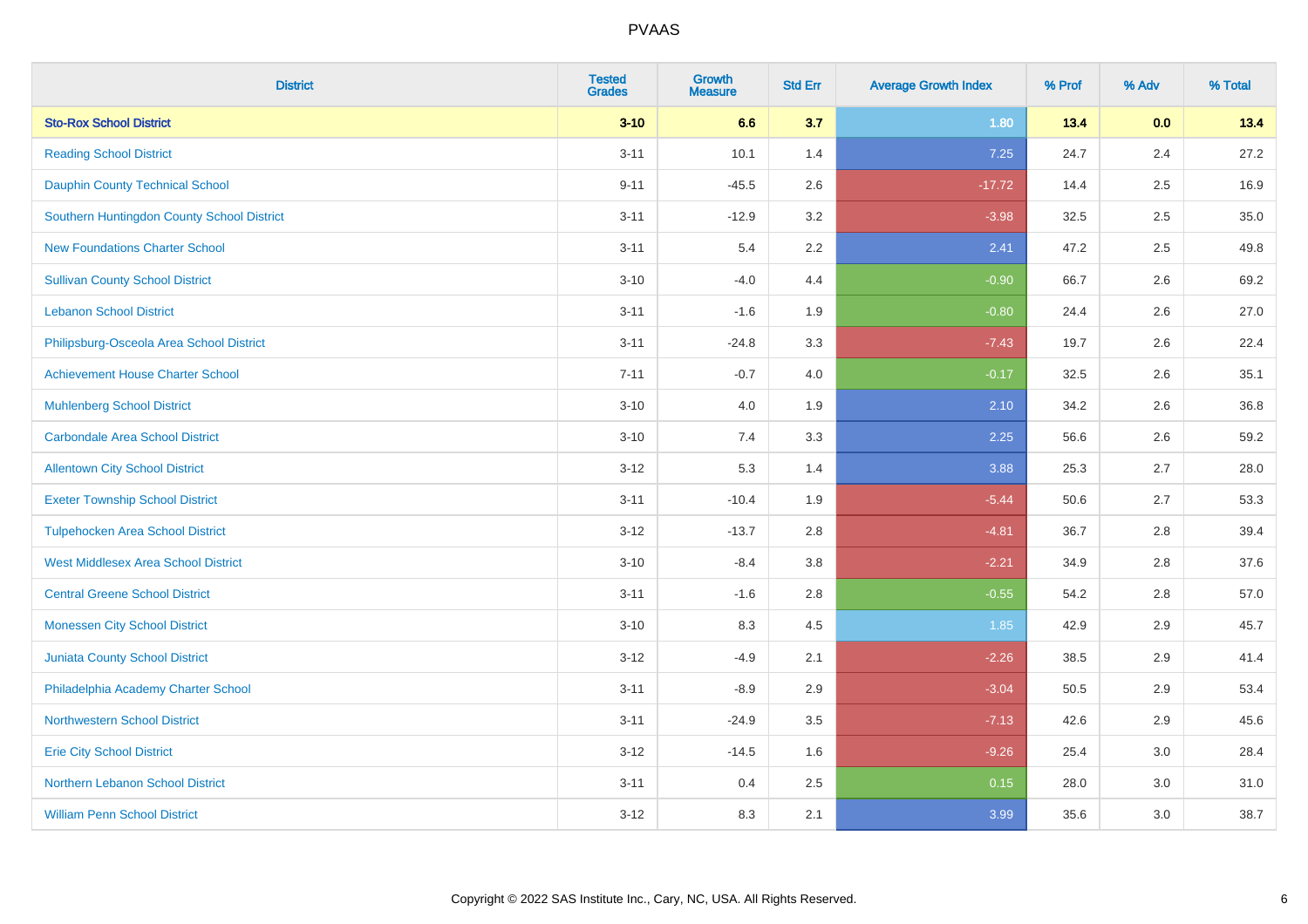| <b>District</b>                                 | <b>Tested</b><br><b>Grades</b> | <b>Growth</b><br><b>Measure</b> | <b>Std Err</b> | <b>Average Growth Index</b> | % Prof | % Adv   | % Total |
|-------------------------------------------------|--------------------------------|---------------------------------|----------------|-----------------------------|--------|---------|---------|
| <b>Sto-Rox School District</b>                  | $3 - 10$                       | 6.6                             | 3.7            | 1.80                        | 13.4   | 0.0     | 13.4    |
| <b>Wyoming Valley West School District</b>      | $3 - 11$                       | $-2.2$                          | 2.4            | $-0.91$                     | 49.4   | $3.0\,$ | 52.4    |
| <b>City CHS</b>                                 | $10 - 11$                      | 13.6                            | 2.7            | 5.12                        | 45.8   | 3.0     | 48.8    |
| <b>Blue Ridge School District</b>               | $3 - 11$                       | $-0.5$                          | 3.6            | $-0.12$                     | 44.6   | 3.1     | 47.7    |
| <b>Mcguffey School District</b>                 | $3 - 11$                       | 2.1                             | 2.6            | 0.81                        | 57.7   | 3.1     | 60.8    |
| <b>Penns Manor Area School District</b>         | $3 - 12$                       | $-17.0$                         | 3.7            | $-4.52$                     | 29.7   | 3.1     | 32.8    |
| <b>Clearfield Area School District</b>          | $3 - 10$                       | $-9.4$                          | 2.6            | $-3.56$                     | 43.0   | 3.1     | 46.1    |
| Pennsylvania Distance Learning Charter School   | $3 - 12$                       | 9.3                             | 4.2            | 2.22                        | 42.2   | 3.1     | 45.3    |
| <b>Union City Area School District</b>          | $3 - 12$                       | $-10.2$                         | 3.6            | $-2.87$                     | 42.9   | 3.2     | 46.0    |
| <b>Shamokin Area School District</b>            | $3 - 11$                       | $-7.7$                          | 4.8            | $-1.60$                     | 38.1   | 3.2     | 41.3    |
| <b>Lakeview School District</b>                 | $3 - 11$                       | $-0.9$                          | 3.7            | $-0.24$                     | 60.3   | 3.2     | 63.5    |
| <b>Penn-Delco School District</b>               | $3 - 11$                       | $-6.8$                          | 1.9            | $-3.51$                     | 46.6   | 3.2     | 49.8    |
| <b>Bucks County Technical High School</b>       | $9 - 10$                       | $-12.0$                         | 2.5            | $-4.84$                     | 35.9   | 3.2     | 39.2    |
| <b>Minersville Area School District</b>         | $3 - 11$                       | $-14.4$                         | 3.7            | $-3.90$                     | 39.3   | 3.3     | 42.6    |
| <b>Elk Lake School District</b>                 | $3 - 11$                       | $-4.0$                          | 3.3            | $-1.23$                     | 46.2   | 3.3     | 49.4    |
| Mastery Charter School - Shoemaker Campus       | $7 - 10$                       | 4.1                             | 3.0            | 1.34                        | 20.9   | 3.3     | 24.2    |
| <b>Allegheny-Clarion Valley School District</b> | $3 - 10$                       | 7.8                             | 4.7            | 1.65                        | 53.3   | 3.3     | 56.7    |
| <b>Northeast Bradford School District</b>       | $3 - 10$                       | $-3.1$                          | 4.0            | $-0.78$                     | 33.9   | 3.4     | 37.3    |
| <b>MaST Community Charter School II</b>         | $3 - 10$                       | 4.4                             | 3.2            | 1.37                        | 28.4   | 3.4     | 31.8    |
| <b>Mount Union Area School District</b>         | $3 - 10$                       | $-6.1$                          | 3.1            | $-1.97$                     | 32.2   | 3.4     | 35.6    |
| <b>Juniata Valley School District</b>           | $3 - 11$                       | $-3.9$                          | 3.5            | $-1.10$                     | 44.4   | 3.5     | 47.8    |
| <b>Big Beaver Falls Area School District</b>    | $3 - 11$                       | $-3.9$                          | 3.3            | $-1.18$                     | 34.1   | 3.5     | 37.6    |
| <b>Scranton School District</b>                 | $3 - 12$                       | $-2.9$                          | 2.4            | $-1.22$                     | 45.6   | 3.6     | 49.1    |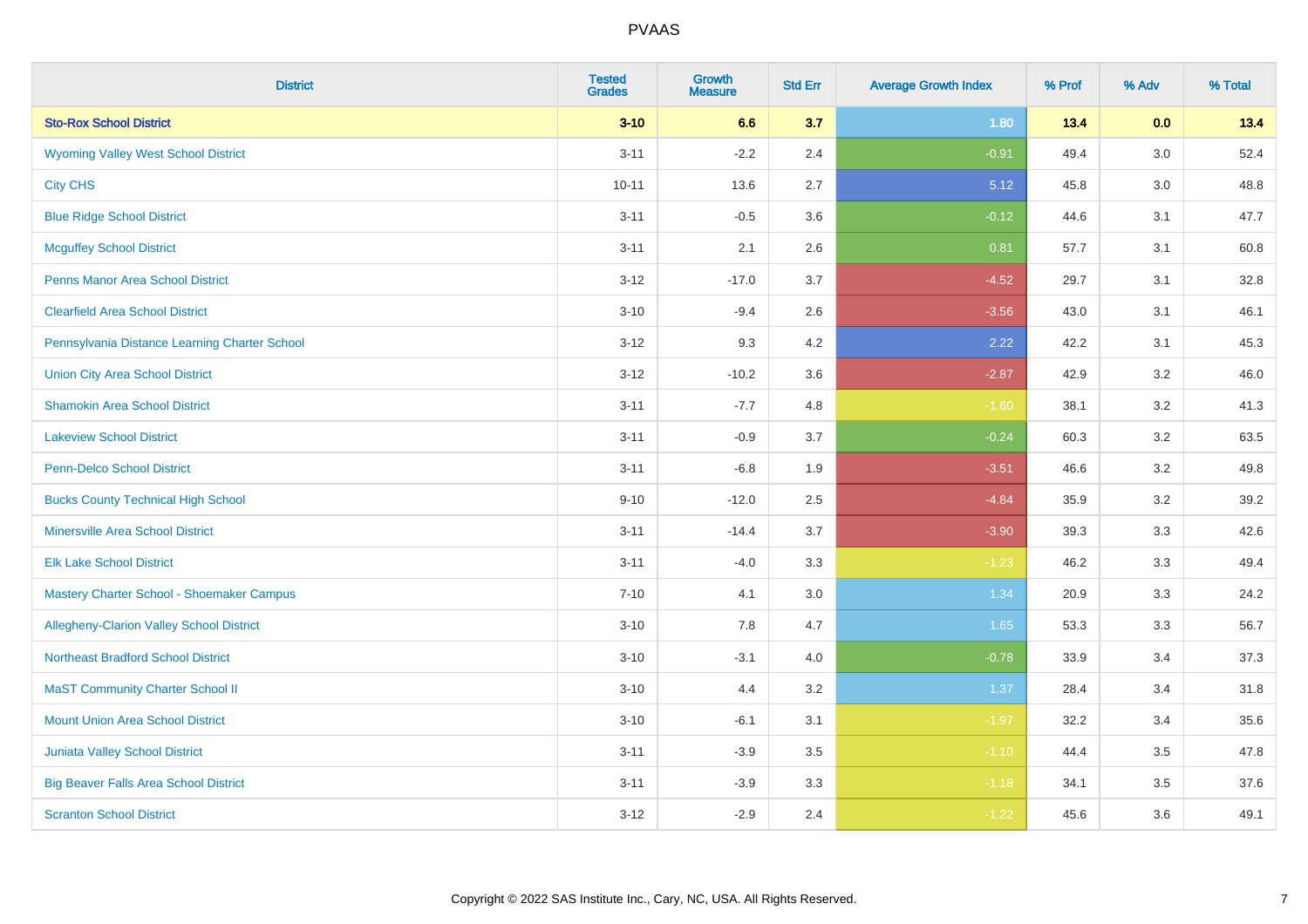| <b>District</b>                                | <b>Tested</b><br><b>Grades</b> | <b>Growth</b><br><b>Measure</b> | <b>Std Err</b> | <b>Average Growth Index</b> | % Prof | % Adv | % Total |
|------------------------------------------------|--------------------------------|---------------------------------|----------------|-----------------------------|--------|-------|---------|
| <b>Sto-Rox School District</b>                 | $3 - 10$                       | 6.6                             | 3.7            | 1.80                        | 13.4   | 0.0   | 13.4    |
| <b>Springfield Township School District</b>    | $3 - 11$                       | $-18.9$                         | 3.2            | $-5.88$                     | 62.6   | 3.6   | 66.3    |
| <b>Woodland Hills School District</b>          | $3 - 12$                       | 3.2                             | 2.6            | 1.22                        | 31.4   | 3.6   | 35.0    |
| <b>Bristol Township School District</b>        | $3 - 11$                       | $-13.9$                         | 2.0            | $-7.05$                     | 31.0   | 3.7   | 34.7    |
| <b>Lakeland School District</b>                | $3 - 11$                       | 1.1                             | 2.8            | 0.38                        | 48.6   | 3.7   | 52.3    |
| <b>Highlands School District</b>               | $3 - 11$                       | $-7.4$                          | 2.7            | $-2.76$                     | 44.4   | 3.7   | 48.2    |
| New Kensington-Arnold School District          | $3 - 11$                       | $-0.4$                          | 3.8            | $-0.10$                     | 40.7   | 3.7   | 44.4    |
| <b>Muncy School District</b>                   | $3 - 11$                       | $-8.1$                          | 3.7            | $-2.21$                     | 42.0   | 3.8   | 45.8    |
| <b>Fairfield Area School District</b>          | $3 - 11$                       | $-5.6$                          | 3.4            | $-1.66$                     | 57.9   | 4.0   | 61.8    |
| Mifflinburg Area School District               | $3 - 11$                       | $-15.8$                         | 2.5            | $-6.30$                     | 42.4   | 4.0   | 46.4    |
| <b>Easton Area School District</b>             | $3 - 12$                       | $-4.1$                          | 1.4            | $-2.91$                     | 39.9   | 4.0   | 43.9    |
| <b>Upper Moreland Township School District</b> | $3 - 11$                       | $-5.0$                          | 2.2            | $-2.31$                     | 57.9   | 4.0   | 61.9    |
| <b>Yough School District</b>                   | $3 - 10$                       | $-6.6$                          | 2.7            | $-2.43$                     | 50.8   | 4.0   | 54.8    |
| Southern Columbia Area School District         | $3 - 11$                       | $-14.6$                         | 3.0            | $-4.92$                     | 55.0   | 4.0   | 59.0    |
| <b>Hopewell Area School District</b>           | $3 - 11$                       | 2.6                             | 2.7            | 0.97                        | 58.4   | 4.0   | 62.4    |
| <b>Elizabeth Forward School District</b>       | $3 - 11$                       | $-8.4$                          | 2.4            | $-3.41$                     | 51.7   | 4.0   | 55.7    |
| <b>Curwensville Area School District</b>       | $3 - 11$                       | $-27.9$                         | 4.1            | $-6.72$                     | 42.5   | 4.1   | 46.6    |
| <b>Freedom Area School District</b>            | $3 - 11$                       | $-7.1$                          | 3.0            | $-2.37$                     | 43.8   | 4.2   | 47.9    |
| Jefferson-Morgan School District               | $3 - 10$                       | $-9.9$                          | 4.2            | $-2.35$                     | 43.8   | 4.2   | 47.9    |
| <b>Stroudsburg Area School District</b>        | $3 - 11$                       | $5.5\,$                         | 1.9            | 2.88                        | 48.1   | 4.2   | 52.3    |
| <b>Coatesville Area School District</b>        | $3 - 11$                       | $-4.4$                          | 1.7            | $-2.62$                     | 36.3   | 4.2   | 40.5    |
| <b>East Lycoming School District</b>           | $3 - 11$                       | $-6.0$                          | 2.7            | $-2.24$                     | 48.3   | 4.2   | 52.5    |
| <b>New Castle Area School District</b>         | $3 - 12$                       | $-6.4$                          | 2.4            | $-2.66$                     | 32.5   | 4.3   | 36.8    |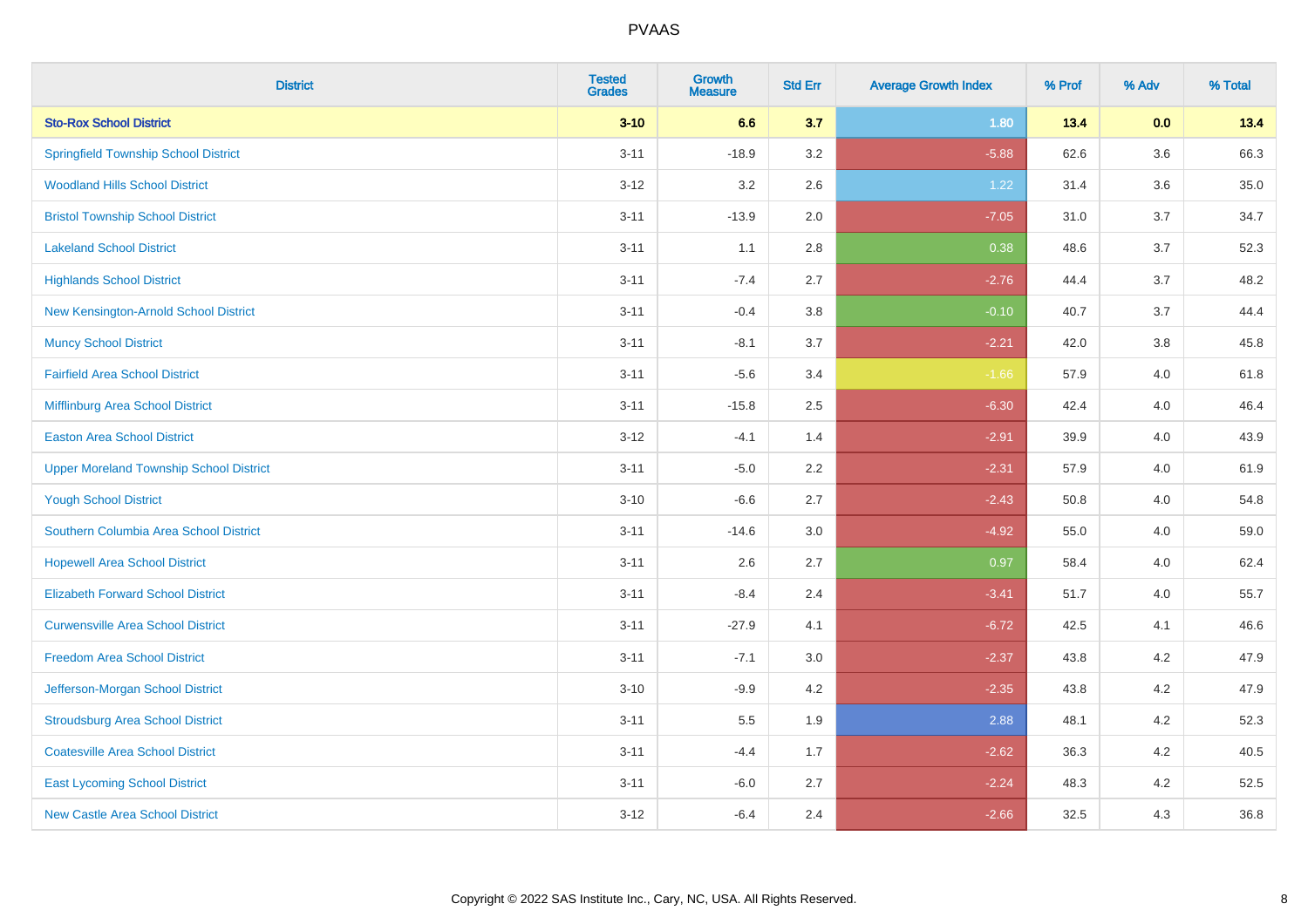| <b>District</b>                           | <b>Tested</b><br><b>Grades</b> | <b>Growth</b><br><b>Measure</b> | <b>Std Err</b> | <b>Average Growth Index</b> | % Prof | % Adv | % Total |
|-------------------------------------------|--------------------------------|---------------------------------|----------------|-----------------------------|--------|-------|---------|
| <b>Sto-Rox School District</b>            | $3 - 10$                       | 6.6                             | 3.7            | 1.80                        | 13.4   | 0.0   | 13.4    |
| <b>Panther Valley School District</b>     | $3 - 12$                       | $-0.6$                          | 3.3            | $-0.19$                     | 47.9   | $4.3$ | 52.1    |
| <b>Tri-Valley School District</b>         | $3 - 10$                       | $-6.4$                          | 4.1            | $-1.57$                     | 37.0   | 4.4   | 41.3    |
| <b>Galeton Area School District</b>       | $3 - 11$                       | 2.2                             | 5.3            | 0.42                        | 41.3   | 4.4   | 45.6    |
| <b>West York Area School District</b>     | $3 - 12$                       | 3.2                             | 2.3            | 1.38                        | 53.8   | 4.4   | 58.2    |
| <b>Franklin Area School District</b>      | $3 - 11$                       | 6.6                             | 2.8            | 2.34                        | 48.2   | 4.5   | 52.7    |
| <b>Chartiers-Houston School District</b>  | $3 - 10$                       | $-8.6$                          | 3.5            | $-2.41$                     | 59.7   | 4.5   | 64.2    |
| South Williamsport Area School District   | $3 - 10$                       | $-5.7$                          | 2.5            | $-2.30$                     | 45.5   | 4.5   | 50.0    |
| <b>Mckeesport Area School District</b>    | $3 - 12$                       | 9.0                             | 2.4            | 3.72                        | 31.0   | 4.5   | 35.5    |
| <b>Solanco School District</b>            | $3 - 11$                       | $-11.0$                         | 2.0            | $-5.55$                     | 41.6   | 4.5   | 46.1    |
| <b>Reach Cyber Charter School</b>         | $3 - 11$                       | 8.1                             | 4.7            | 1.72                        | 42.4   | 4.6   | 47.0    |
| <b>Avonworth School District</b>          | $3 - 10$                       | $-12.6$                         | 3.1            | $-4.01$                     | 59.8   | 4.6   | 64.4    |
| Johnsonburg Area School District          | $3 - 11$                       | $-14.1$                         | 3.9            | $-3.62$                     | 54.0   | 4.6   | 58.6    |
| <b>Keystone Central School District</b>   | $3 - 11$                       | $-5.1$                          | 2.0            | $-2.46$                     | 44.7   | 4.6   | 49.4    |
| <b>Bangor Area School District</b>        | $3 - 12$                       | $-0.9$                          | 2.0            | $-0.43$                     | 44.3   | 4.7   | 49.0    |
| <b>Titusville Area School District</b>    | $3 - 11$                       | $-13.2$                         | 2.6            | $-4.99$                     | 43.2   | 4.8   | 48.0    |
| Insight PA Cyber Charter School           | $3 - 11$                       | 0.7                             | 5.7            | 0.12                        | 50.0   | 4.8   | 54.8    |
| <b>Interboro School District</b>          | $3 - 12$                       | $-7.3$                          | 2.1            | $-3.43$                     | 46.6   | 4.8   | 51.4    |
| <b>Upper Dauphin Area School District</b> | $3 - 11$                       | $-6.3$                          | 3.2            | $-1.98$                     | 37.4   | 4.8   | 42.2    |
| <b>Greensburg Salem School District</b>   | $3 - 11$                       | $-4.4$                          | 2.4            | $-1.88$                     | 47.6   | 4.9   | 52.4    |
| <b>General Mclane School District</b>     | $3 - 11$                       | 3.1                             | 2.9            | 1.07                        | 62.3   | 4.9   | 67.2    |
| <b>Redbank Valley School District</b>     | $3 - 11$                       | $-9.5$                          | 3.4            | $-2.77$                     | 31.5   | 4.9   | 36.4    |
| <b>Palmerton Area School District</b>     | $3 - 11$                       | $-1.2$                          | 3.0            | $-0.39$                     | 57.4   | 5.0   | 62.4    |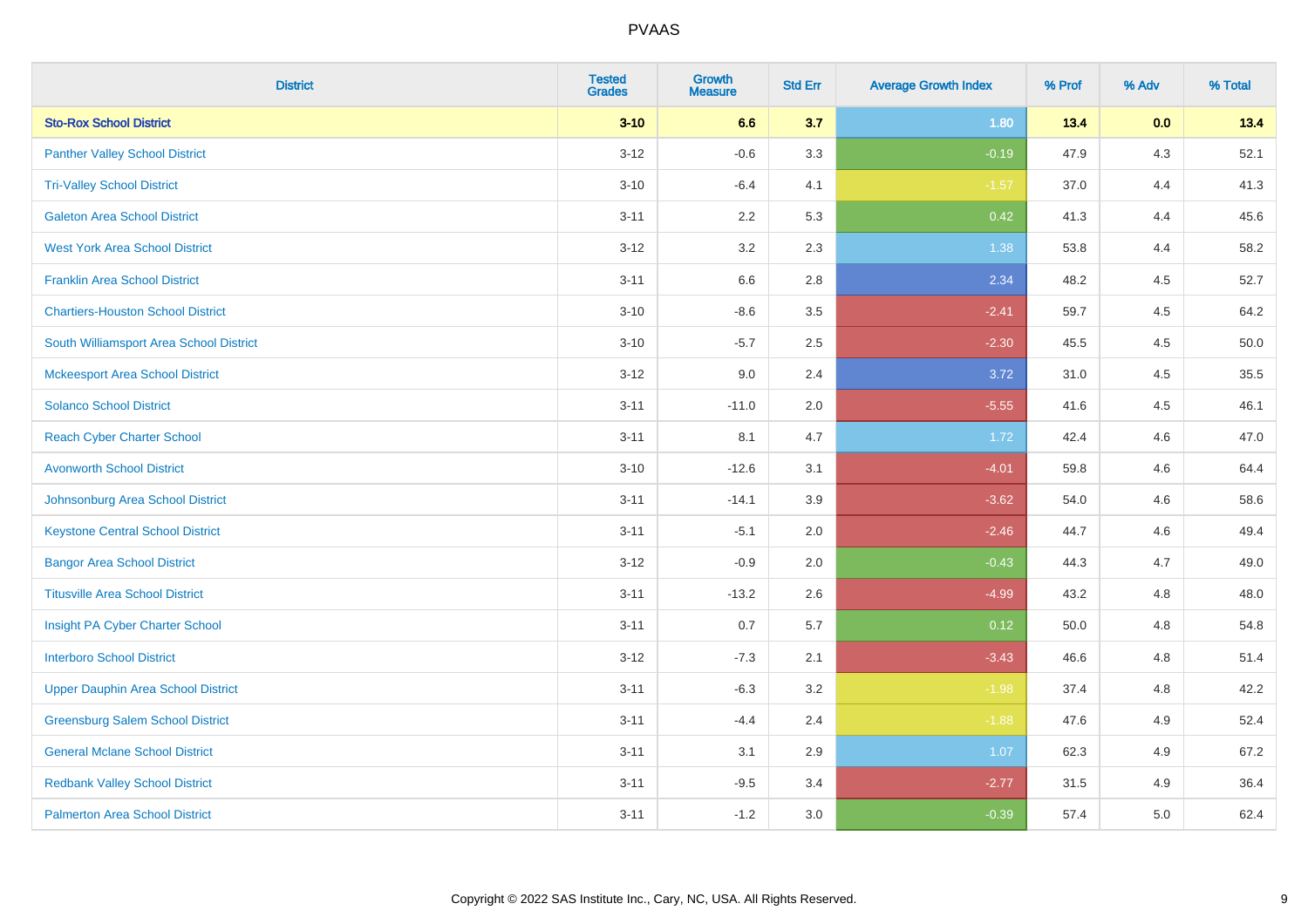| <b>District</b>                               | <b>Tested</b><br><b>Grades</b> | <b>Growth</b><br><b>Measure</b> | <b>Std Err</b> | <b>Average Growth Index</b> | % Prof | % Adv | % Total |
|-----------------------------------------------|--------------------------------|---------------------------------|----------------|-----------------------------|--------|-------|---------|
| <b>Sto-Rox School District</b>                | $3 - 10$                       | 6.6                             | 3.7            | 1.80                        | 13.4   | 0.0   | 13.4    |
| Pennsylvania Cyber Charter School             | $3 - 11$                       | 11.6                            | 1.5            | 7.54                        | 46.3   | 5.0   | 51.3    |
| Pocono Mountain School District               | $3 - 12$                       | 6.8                             | 1.5            | 4.62                        | 45.8   | 5.0   | 50.7    |
| <b>Roberto Clemente Charter School</b>        | $3 - 12$                       | 2.2                             | 4.9            | 0.45                        | 27.5   | 5.0   | 32.5    |
| <b>Shenandoah Valley School District</b>      | $3 - 11$                       | 9.7                             | 3.9            | 2.49                        | 28.3   | 5.0   | 33.3    |
| Lehigh Valley Academy Regional Charter School | $3 - 11$                       | 0.7                             | 2.3            | 0.32                        | 46.3   | 5.0   | 51.4    |
| North Schuylkill School District              | $3 - 11$                       | $-1.0$                          | 2.4            | $-0.42$                     | 41.8   | 5.1   | 46.8    |
| <b>Turkeyfoot Valley Area School District</b> | $3 - 12$                       | $-4.3$                          | 5.6            | $-0.76$                     | 22.0   | 5.1   | 27.1    |
| <b>Wilmington Area School District</b>        | $3 - 11$                       | 7.5                             | 3.0            | 2.48                        | 55.1   | 5.1   | 60.2    |
| <b>Northern Cambria School District</b>       | $3 - 11$                       | 10.0                            | 3.3            | 3.04                        | 47.4   | 5.1   | 52.6    |
| <b>Fort Cherry School District</b>            | $3 - 10$                       | $-5.9$                          | 3.8            | $-1.56$                     | 55.2   | 5.2   | 60.3    |
| <b>Sharon City School District</b>            | $3 - 11$                       | 4.9                             | 2.6            | 1.87                        | 48.2   | 5.3   | 53.4    |
| Middletown Area School District               | $3 - 11$                       | $-5.3$                          | 2.6            | $-2.05$                     | 46.4   | 5.3   | 51.7    |
| <b>Warren County School District</b>          | $3 - 11$                       | $-0.1$                          | 1.8            | $-0.06$                     | 37.2   | 5.3   | 42.6    |
| <b>Glendale School District</b>               | $3 - 10$                       | $-0.9$                          | 3.7            | $-0.24$                     | 50.0   | 5.4   | 55.4    |
| <b>Wilkes-Barre Area School District</b>      | $3 - 11$                       | 0.1                             | 3.2            | 0.02                        | 35.5   | 5.4   | 40.9    |
| <b>Purchase Line School District</b>          | $3 - 12$                       | 1.7                             | 3.5            | 0.47                        | 43.1   | 5.4   | 48.5    |
| <b>Benton Area School District</b>            | $3 - 10$                       | $-9.7$                          | 4.5            | $-2.18$                     | 43.2   | 5.4   | 48.6    |
| <b>Millville Area School District</b>         | $3 - 12$                       | $-0.9$                          | 4.7            | $-0.18$                     | 51.4   | 5.4   | 56.8    |
| <b>Pottsville Area School District</b>        | $3 - 12$                       | 4.4                             | 2.3            | 1.94                        | 44.8   | 5.4   | 50.2    |
| <b>Montrose Area School District</b>          | $3 - 10$                       | $-5.5$                          | 3.0            | $-1.82$                     | 46.7   | 5.4   | 52.2    |
| <b>Antietam School District</b>               | $3 - 10$                       | $-4.3$                          | 3.8            | $-1.13$                     | 36.4   | 5.4   | 41.8    |
| <b>Berwick Area School District</b>           | $3 - 11$                       | $-9.3$                          | 2.6            | $-3.59$                     | 42.1   | 5.5   | 47.6    |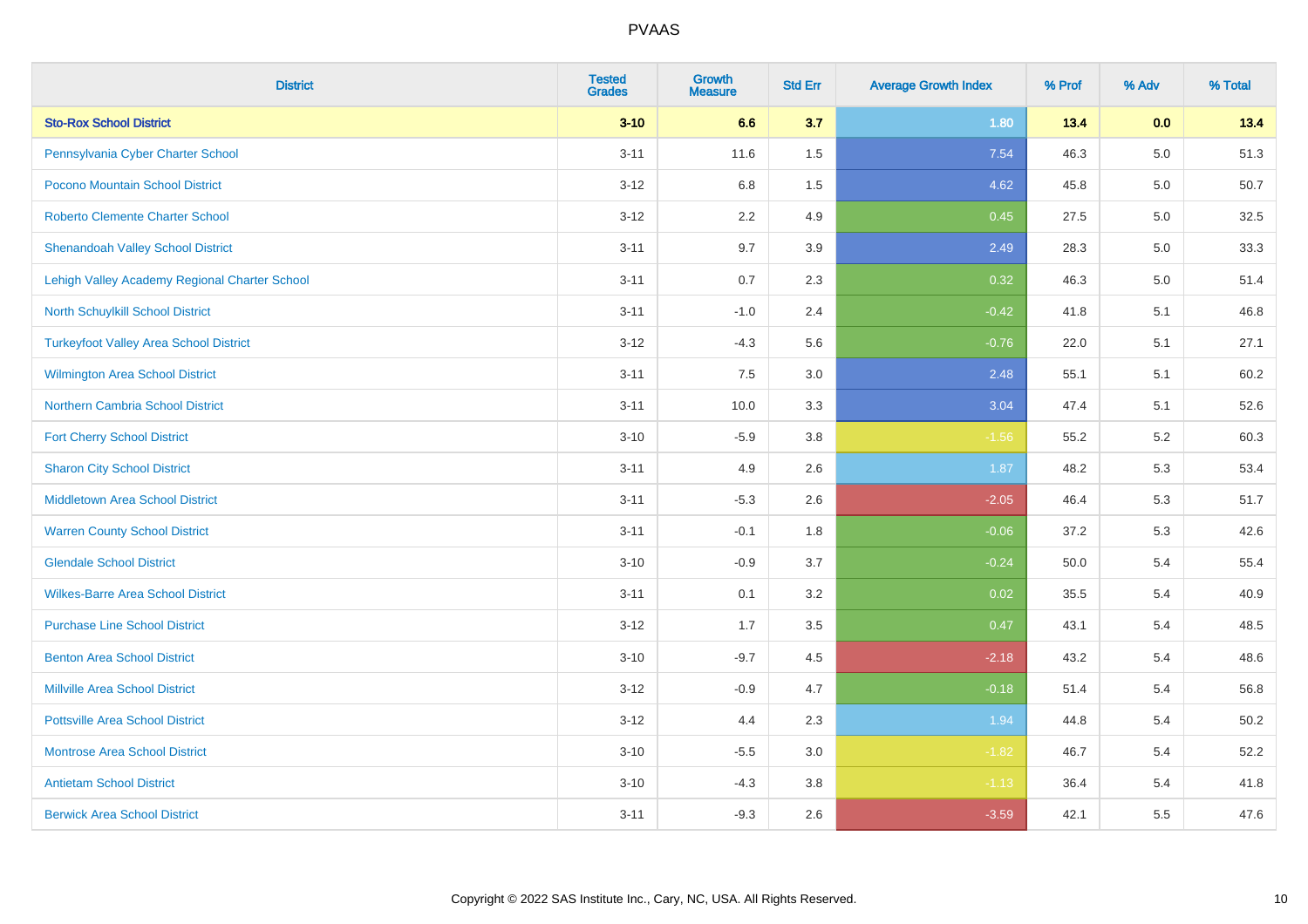| <b>District</b>                                | <b>Tested</b><br><b>Grades</b> | <b>Growth</b><br><b>Measure</b> | <b>Std Err</b> | <b>Average Growth Index</b> | % Prof | % Adv | % Total  |
|------------------------------------------------|--------------------------------|---------------------------------|----------------|-----------------------------|--------|-------|----------|
| <b>Sto-Rox School District</b>                 | $3 - 10$                       | 6.6                             | 3.7            | 1.80                        | 13.4   | 0.0   | 13.4     |
| <b>Pleasant Valley School District</b>         | $3 - 11$                       | 3.1                             | 2.0            | 1.57                        | 57.2   | 5.5   | 62.8     |
| <b>Punxsutawney Area School District</b>       | $3 - 11$                       | 4.2                             | 2.9            | 1.45                        | 55.0   | 5.5   | 60.6     |
| <b>Neshannock Township School District</b>     | $3 - 10$                       | $-9.7$                          | 2.9            | $-3.34$                     | 62.4   | 5.6   | 67.9     |
| <b>Austin Area School District</b>             | $3 - 11$                       | $-5.7$                          | 6.4            | $-0.90$                     | 33.3   | 5.6   | 38.9     |
| <b>Conemaugh Valley School District</b>        | $3 - 12$                       | $-3.2$                          | 4.1            | $-0.78$                     | 48.2   | 5.6   | 53.7     |
| <b>York Co School Of Technology</b>            | $9 - 12$                       | $-3.8$                          | 1.7            | $-2.22$                     | 39.1   | 5.6   | 44.7     |
| Susquehanna Township School District           | $3 - 12$                       | $-5.8$                          | 2.7            | $-2.17$                     | 36.0   | 5.6   | 41.6     |
| <b>Lehighton Area School District</b>          | $3 - 11$                       | $-1.6$                          | 2.3            | $-0.70$                     | 51.1   | 5.6   | 56.7     |
| <b>Steel Valley School District</b>            | $3 - 11$                       | 6.5                             | 3.4            | 1.89                        | 50.7   | 5.6   | 56.3     |
| <b>Troy Area School District</b>               | $3 - 10$                       | $-4.3$                          | 3.4            | $-1.26$                     | 43.2   | 5.7   | 48.9     |
| <b>Hanover Area School District</b>            | $3 - 11$                       | 2.2                             | 4.6            | 0.48                        | 42.9   | 5.7   | 48.6     |
| <b>Mastery Charter School - Hardy Williams</b> | $3 - 11$                       | 11.4                            | 3.4            | 3.33                        | 44.3   | 5.7   | 50.0     |
| <b>New Brighton Area School District</b>       | $3 - 11$                       | 4.6                             | 3.1            | 1.47                        | 60.9   | 5.8   | 66.7     |
| <b>Chestnut Ridge School District</b>          | $3 - 12$                       | $-3.4$                          | 2.9            | $-1.17$                     | 46.6   | 5.8   | 52.4     |
| Oil City Area School District                  | $3 - 11$                       | $-2.9$                          | 2.6            | $-1.08$                     | 44.4   | 5.8   | $50.2\,$ |
| <b>Uniontown Area School District</b>          | $3 - 11$                       | 6.0                             | 3.2            | 1.87                        | 62.4   | 5.9   | 68.2     |
| <b>North Star School District</b>              | $3 - 11$                       | $-8.7$                          | 3.5            | $-2.51$                     | 47.8   | 6.0   | 53.7     |
| <b>Cambria Heights School District</b>         | $3 - 10$                       | $-4.1$                          | 3.1            | $-1.32$                     | 51.0   | 6.0   | 57.0     |
| <b>Corry Area School District</b>              | $3 - 11$                       | $-5.3$                          | 2.6            | $-2.03$                     | 38.5   | 6.0   | 44.5     |
| <b>Dover Area School District</b>              | $3 - 12$                       | 6.0                             | 2.1            | 2.94                        | 52.2   | 6.0   | 58.2     |
| <b>Southeastern Greene School District</b>     | $3 - 10$                       | 3.3                             | 4.6            | 0.72                        | 57.6   | 6.1   | 63.6     |
| <b>Armstrong School District</b>               | $3 - 11$                       | 2.6                             | 1.7            | 1.53                        | 51.5   | 6.1   | 57.6     |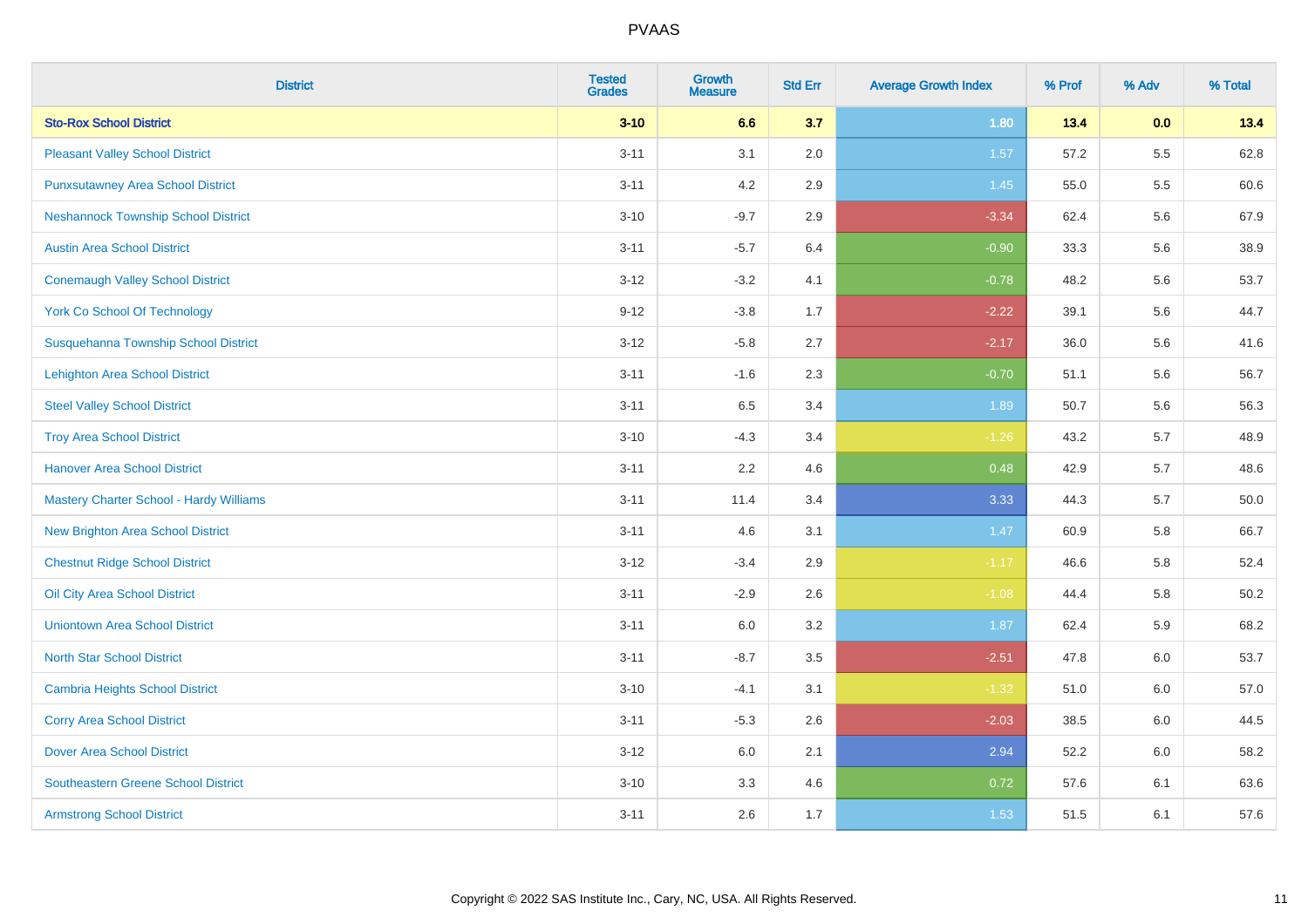| <b>District</b>                               | <b>Tested</b><br><b>Grades</b> | <b>Growth</b><br><b>Measure</b> | <b>Std Err</b> | <b>Average Growth Index</b> | % Prof | % Adv   | % Total |
|-----------------------------------------------|--------------------------------|---------------------------------|----------------|-----------------------------|--------|---------|---------|
| <b>Sto-Rox School District</b>                | $3 - 10$                       | 6.6                             | 3.7            | 1.80                        | 13.4   | 0.0     | 13.4    |
| <b>Valley Grove School District</b>           | $3 - 10$                       | $-3.7$                          | 3.7            | $-1.01$                     | 51.2   | 6.1     | 57.3    |
| <b>Shikellamy School District</b>             | $3 - 10$                       | $-22.3$                         | 2.5            | $-8.92$                     | 33.3   | 6.1     | 39.5    |
| <b>Brentwood Borough School District</b>      | $3 - 11$                       | $-5.3$                          | 3.0            | $-1.72$                     | 52.0   | 6.1     | 58.2    |
| <b>Brownsville Area School District</b>       | $3 - 12$                       | $-7.2$                          | 3.9            | $-1.83$                     | 34.4   | 6.1     | 40.5    |
| <b>Otto-Eldred School District</b>            | $3 - 11$                       | $-0.7$                          | 4.2            | $-0.15$                     | 56.2   | 6.2     | 62.5    |
| <b>Moniteau School District</b>               | $3 - 11$                       | $-11.8$                         | 3.3            | $-3.56$                     | 50.0   | 6.3     | 56.3    |
| <b>Carlisle Area School District</b>          | $3 - 11$                       | $-5.3$                          | 1.9            | $-2.81$                     | 54.0   | 6.3     | 60.3    |
| <b>Rose Tree Media School District</b>        | $3 - 10$                       | $-25.6$                         | 2.4            | $-10.76$                    | 54.8   | 6.4     | 61.2    |
| Southern Tioga School District                | $3 - 11$                       | $-11.5$                         | 2.7            | $-4.25$                     | 47.8   | 6.4     | 54.3    |
| <b>Keystone School District</b>               | $3 - 11$                       | 3.1                             | 3.3            | 0.94                        | 50.6   | 6.5     | 57.1    |
| <b>Western Beaver County School District</b>  | $3 - 11$                       | $-7.8$                          | 4.2            | $-1.87$                     | 56.5   | 6.5     | 63.0    |
| <b>Chichester School District</b>             | $3 - 11$                       | $-2.7$                          | 2.3            | $-1.17$                     | 44.6   | $6.6\,$ | 51.2    |
| <b>Towanda Area School District</b>           | $3 - 11$                       | 4.0                             | 2.8            | 1.44                        | 39.4   | 6.6     | 46.0    |
| <b>Salisbury Township School District</b>     | $3 - 11$                       | 6.3                             | 3.6            | 1.77                        | 46.2   | 6.6     | 52.8    |
| <b>United School District</b>                 | $3 - 11$                       | 2.1                             | 3.4            | 0.63                        | 60.3   | $6.6\,$ | 66.9    |
| <b>South Eastern School District</b>          | $3 - 11$                       | 0.9                             | 2.4            | 0.39                        | 54.8   | 6.6     | 61.4    |
| <b>Agora Cyber Charter School</b>             | $3 - 11$                       | 5.8                             | 2.6            | 2.28                        | 42.8   | 6.6     | 49.4    |
| <b>Upper Darby School District</b>            | $3 - 12$                       | 6.9                             | 1.5            | 4.62                        | 45.0   | 6.7     | 51.7    |
| <b>Palisades School District</b>              | $3 - 11$                       | $-8.7$                          | 2.8            | $-3.06$                     | 53.8   | 6.7     | 60.5    |
| <b>Mifflin County School District</b>         | $3 - 11$                       | 9.1                             | 1.7            | 5.49                        | 47.1   | 6.7     | 53.8    |
| South Side Area School District               | $3 - 11$                       | $-1.6$                          | 3.3            | $-0.48$                     | 50.0   | 6.8     | 56.8    |
| <b>Clarion-Limestone Area School District</b> | $3 - 12$                       | $-2.5$                          | 4.1            | $-0.60$                     | 56.8   | 6.8     | 63.6    |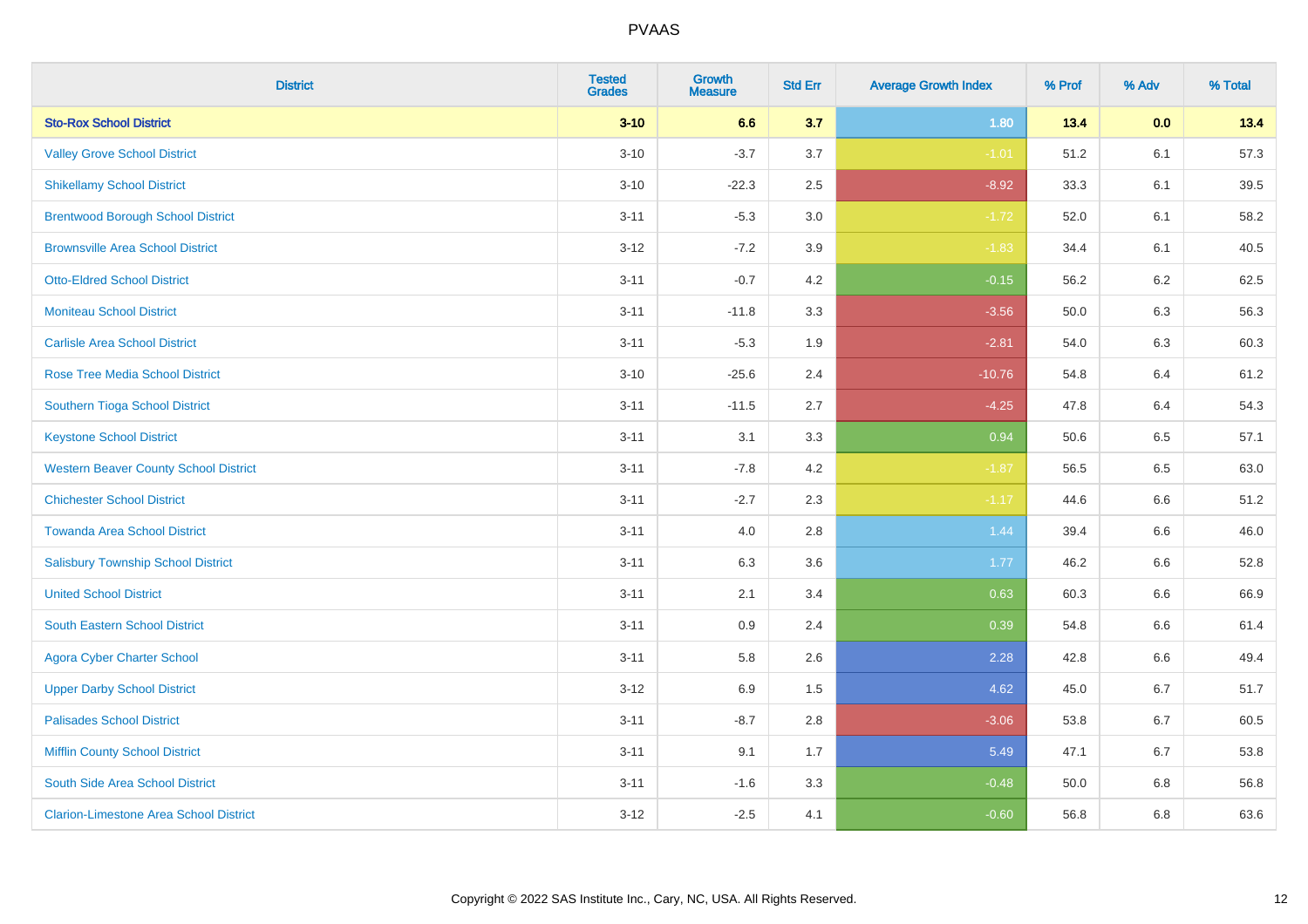| <b>District</b>                              | <b>Tested</b><br><b>Grades</b> | Growth<br><b>Measure</b> | <b>Std Err</b> | <b>Average Growth Index</b> | % Prof | % Adv   | % Total |
|----------------------------------------------|--------------------------------|--------------------------|----------------|-----------------------------|--------|---------|---------|
| <b>Sto-Rox School District</b>               | $3 - 10$                       | 6.6                      | 3.7            | 1.80                        | 13.4   | 0.0     | 13.4    |
| <b>Waynesboro Area School District</b>       | $3 - 12$                       | $-6.1$                   | 1.9            | $-3.20$                     | 50.0   | $6.8\,$ | 56.8    |
| <b>Bermudian Springs School District</b>     | $3 - 11$                       | $-5.5$                   | 2.9            | $-1.94$                     | 56.4   | 6.8     | 63.2    |
| <b>Susquehanna Community School District</b> | $3 - 11$                       | $-2.8$                   | 4.2            | $-0.66$                     | 49.4   | $6.9\,$ | 56.3    |
| <b>Greenville Area School District</b>       | $3 - 11$                       | 0.7                      | 2.9            | 0.26                        | 53.4   | $6.9\,$ | 60.3    |
| <b>Milton Area School District</b>           | $3 - 11$                       | $-8.7$                   | 2.5            | $-3.52$                     | 45.4   | 6.9     | 52.3    |
| Meyersdale Area School District              | $3 - 11$                       | 4.2                      | 4.0            | 1.07                        | 43.1   | $6.9\,$ | 50.0    |
| <b>Blairsville-Saltsburg School District</b> | $3 - 11$                       | $-8.0$                   | 3.0            | $-2.68$                     | 37.3   | 7.0     | 44.3    |
| <b>Union School District</b>                 | $3 - 12$                       | 2.3                      | 4.2            | 0.54                        | 32.6   | 7.0     | 39.5    |
| Philadelphia City School District            | $3 - 12$                       | 7.5                      | 0.6            | 12.64                       | 38.4   | 7.0     | 45.4    |
| <b>Reynolds School District</b>              | $3 - 10$                       | 0.5                      | 3.4            | 0.16                        | 52.1   | 7.0     | 59.2    |
| <b>Penncrest School District</b>             | $3 - 11$                       | 5.7                      | 2.2            | 2.57                        | 47.2   | 7.1     | 54.3    |
| <b>Old Forge School District</b>             | $3 - 12$                       | $-5.9$                   | 3.4            | $-1.73$                     | 52.9   | 7.1     | 60.0    |
| <b>Twin Valley School District</b>           | $3 - 12$                       | $-3.6$                   | 2.1            | $-1.69$                     | 49.6   | 7.1     | 56.8    |
| <b>Governor Mifflin School District</b>      | $3 - 11$                       | 4.1                      | 1.8            | 2.33                        | 42.5   | 7.2     | 49.7    |
| <b>Southmoreland School District</b>         | $3 - 11$                       | $-8.3$                   | 3.6            | $-2.32$                     | 56.8   | 7.2     | 64.0    |
| <b>Dunmore School District</b>               | $3 - 11$                       | $-7.7$                   | 2.9            | $-2.62$                     | 34.0   | 7.2     | 41.2    |
| <b>Hatboro-Horsham School District</b>       | $3 - 11$                       | $-12.8$                  | 1.7            | $-7.47$                     | 45.6   | 7.2     | 52.8    |
| <b>Windber Area School District</b>          | $3 - 11$                       | $-7.2$                   | 3.2            | $-2.24$                     | 55.4   | 7.2     | 62.6    |
| Northwest Area School District               | $3 - 10$                       | $-10.0$                  | 3.8            | $-2.59$                     | 34.6   | 7.3     | 41.8    |
| <b>West Greene School District</b>           | $3 - 11$                       | $-4.5$                   | 4.3            | $-1.04$                     | 36.6   | 7.3     | 43.9    |
| <b>Whitehall-Coplay School District</b>      | $3 - 11$                       | 6.1                      | 1.8            | 3.45                        | 49.3   | 7.4     | 56.6    |
| <b>Charleroi School District</b>             | $3 - 11$                       | $-2.6$                   | 3.0            | $-0.86$                     | 55.7   | 7.4     | 63.1    |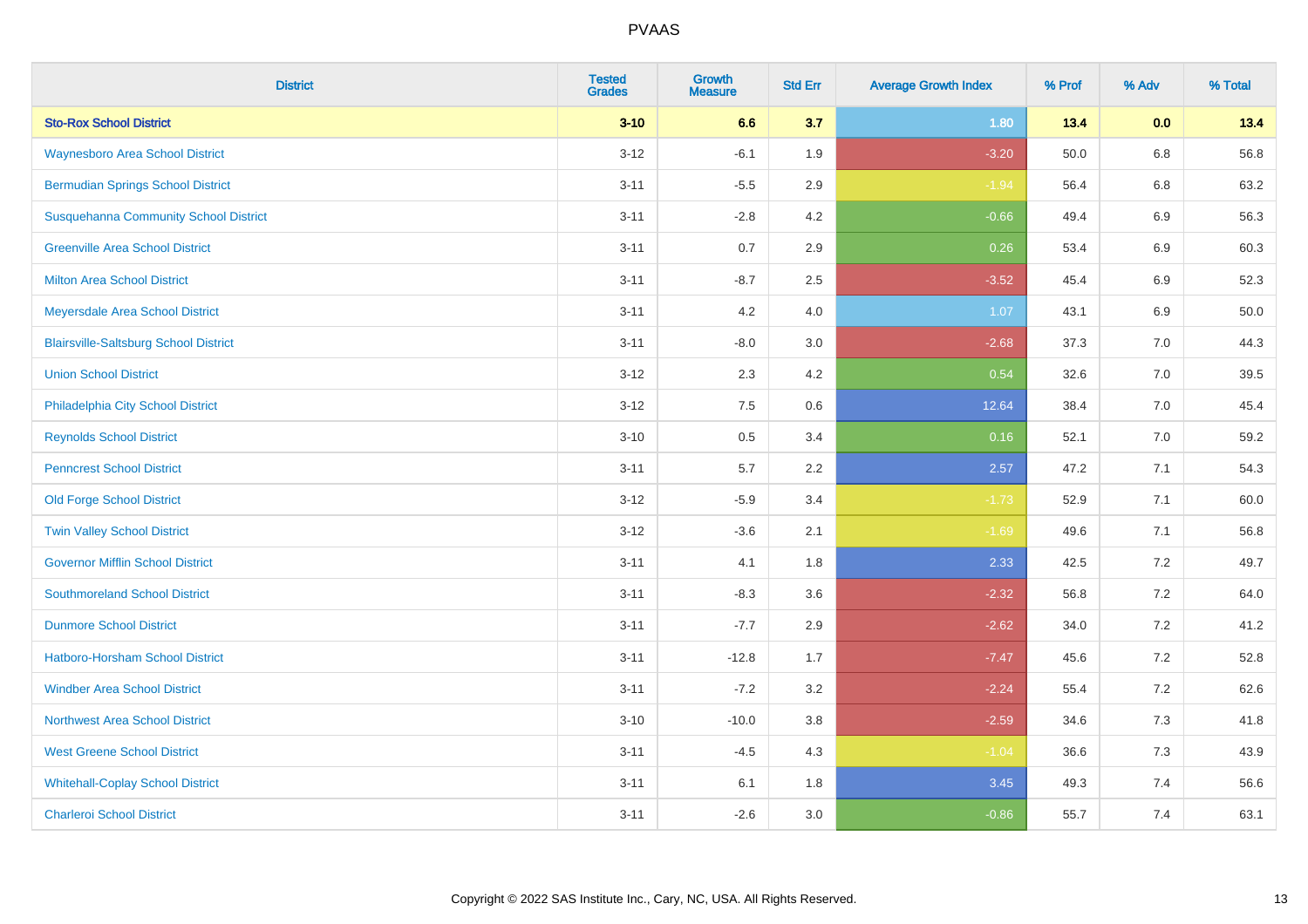| <b>District</b>                           | <b>Tested</b><br><b>Grades</b> | Growth<br><b>Measure</b> | <b>Std Err</b> | <b>Average Growth Index</b> | % Prof | % Adv   | % Total |
|-------------------------------------------|--------------------------------|--------------------------|----------------|-----------------------------|--------|---------|---------|
| <b>Sto-Rox School District</b>            | $3 - 10$                       | 6.6                      | 3.7            | 1.80                        | 13.4   | 0.0     | 13.4    |
| <b>Central Dauphin School District</b>    | $3 - 11$                       | 4.4                      | 1.3            | 3.32                        | 53.3   | $7.4$   | 60.7    |
| Jim Thorpe Area School District           | $3 - 11$                       | $-5.8$                   | 2.7            | $-2.19$                     | 33.3   | 7.4     | 40.7    |
| Millersburg Area School District          | $3 - 11$                       | $6.2\,$                  | 3.8            | 1.63                        | 51.8   | 7.4     | 59.3    |
| <b>Conneaut School District</b>           | $3 - 12$                       | $-7.5$                   | 2.6            | $-2.91$                     | 38.4   | 7.4     | 45.8    |
| <b>Sayre Area School District</b>         | $3 - 11$                       | 11.2                     | 3.5            | 3.20                        | 52.2   | 7.5     | 59.7    |
| Jeannette City School District            | $3 - 11$                       | $-4.3$                   | 3.8            | $-1.13$                     | 46.7   | 7.5     | 54.2    |
| Catasauqua Area School District           | $3 - 12$                       | $-12.1$                  | 3.0            | $-4.00$                     | 36.8   | 7.6     | 44.3    |
| <b>Wattsburg Area School District</b>     | $3 - 11$                       | 6.5                      | 2.7            | 2.43                        | 42.7   | 7.6     | 50.3    |
| <b>Dallas School District</b>             | $3 - 11$                       | $-2.5$                   | 2.2            | $-1.12$                     | 54.9   | 7.6     | 62.4    |
| <b>Athens Area School District</b>        | $3 - 11$                       | 1.6                      | 2.5            | 0.64                        | 46.9   | 7.6     | 54.5    |
| <b>Pine Grove Area School District</b>    | $3 - 11$                       | $-7.7$                   | 2.9            | $-2.66$                     | 42.3   | 7.7     | 50.0    |
| Penn Cambria School District              | $3 - 11$                       | $-0.0$                   | 2.7            | $-0.01$                     | 61.5   | 7.7     | 69.2    |
| <b>Brockway Area School District</b>      | $3 - 11$                       | 0.6                      | 3.6            | 0.16                        | 49.2   | 7.7     | 56.9    |
| <b>Annville-Cleona School District</b>    | $3 - 12$                       | $-12.1$                  | 2.7            | $-4.46$                     | 34.9   | 7.8     | 42.6    |
| East Stroudsburg Area School District     | $3 - 11$                       | 0.1                      | 1.6            | 0.05                        | 45.8   | $7.8\,$ | 53.6    |
| <b>Connellsville Area School District</b> | $3 - 11$                       | 6.1                      | 2.0            | 3.05                        | 45.4   | 7.8     | 53.2    |
| <b>Iroquois School District</b>           | $3 - 11$                       | 13.1                     | 3.0            | 4.35                        | 48.2   | 7.8     | 56.0    |
| <b>Mid Valley School District</b>         | $3 - 10$                       | $-1.7$                   | 3.0            | $-0.55$                     | 45.1   | $7.8\,$ | 52.9    |
| <b>Hazleton Area School District</b>      | $3 - 11$                       | 9.6                      | 1.4            | 6.77                        | 45.0   | 7.8     | 52.9    |
| Lake-Lehman School District               | $3 - 11$                       | 10.8                     | 2.7            | 3.93                        | 55.3   | 7.9     | 63.2    |
| <b>Ringgold School District</b>           | $3 - 11$                       | $-14.7$                  | 2.4            | $-6.04$                     | 41.5   | 7.9     | 49.4    |
| <b>Collegium Charter School</b>           | $3 - 10$                       | 5.9                      | 2.5            | 2.33                        | 38.1   | 7.9     | 46.0    |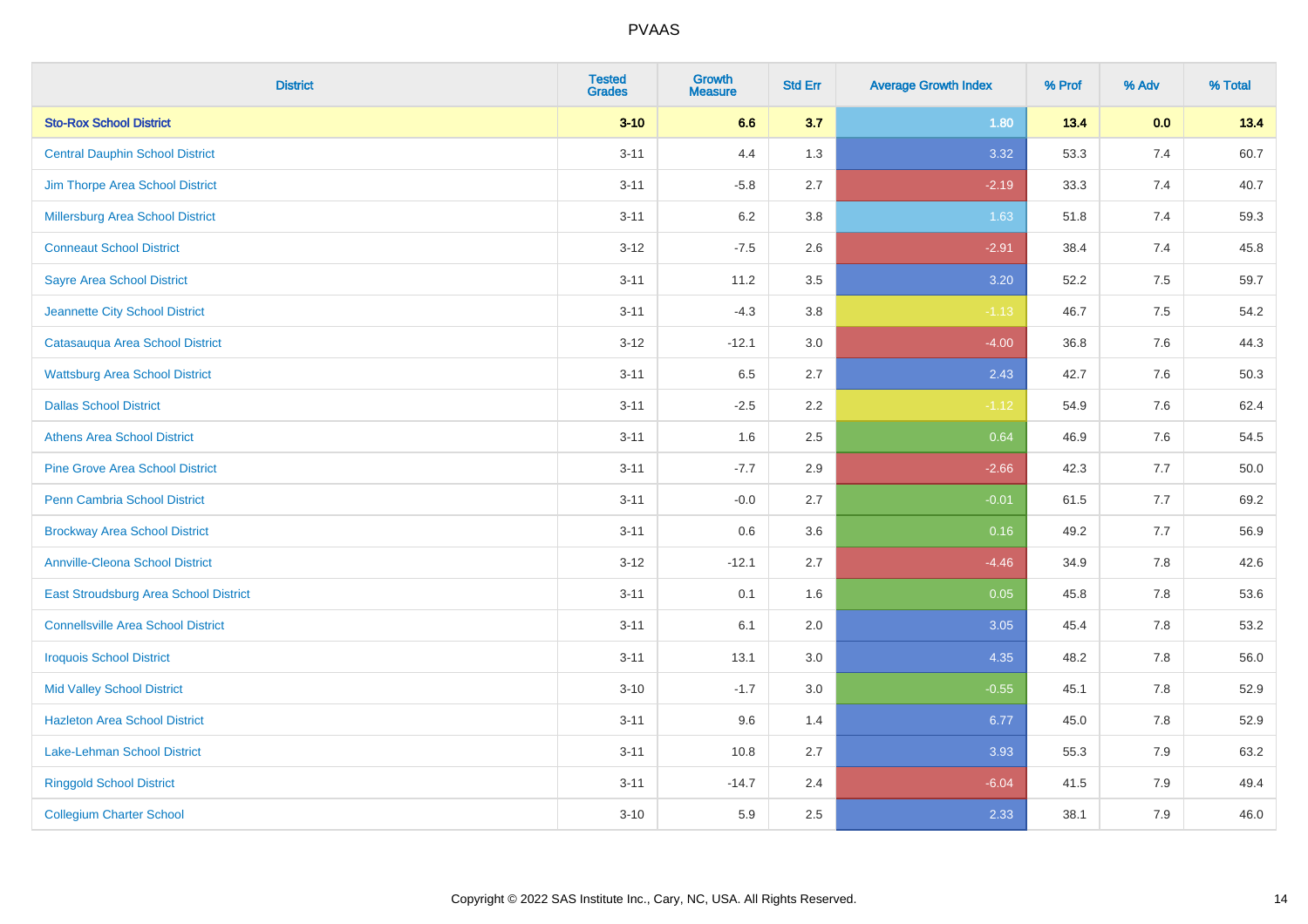| <b>District</b>                                | <b>Tested</b><br><b>Grades</b> | Growth<br><b>Measure</b> | <b>Std Err</b> | <b>Average Growth Index</b> | % Prof | % Adv   | % Total |
|------------------------------------------------|--------------------------------|--------------------------|----------------|-----------------------------|--------|---------|---------|
| <b>Sto-Rox School District</b>                 | $3 - 10$                       | 6.6                      | 3.7            | 1.80                        | 13.4   | 0.0     | 13.4    |
| <b>Oxford Area School District</b>             | $3 - 11$                       | $-4.3$                   | 1.9            | $-2.26$                     | 41.3   | $8.0\,$ | 49.3    |
| <b>Mercer Area School District</b>             | $3 - 11$                       | $-0.2$                   | 3.3            | $-0.06$                     | 56.0   | 8.0     | 64.0    |
| <b>Pennridge School District</b>               | $3 - 10$                       | $-16.8$                  | 1.4            | $-11.59$                    | 46.8   | $8.0\,$ | 54.9    |
| <b>Fannett-Metal School District</b>           | $3 - 11$                       | $-3.4$                   | 5.1            | $-0.67$                     | 38.7   | 8.1     | 46.8    |
| <b>Warrior Run School District</b>             | $3 - 11$                       | 4.6                      | 3.0            | 1.51                        | 40.9   | 8.1     | 49.0    |
| <b>Tuscarora School District</b>               | $3 - 11$                       | $-0.6$                   | 2.3            | $-0.27$                     | 45.1   | 8.1     | 53.2    |
| <b>South Western School District</b>           | $3 - 12$                       | 3.9                      | 1.9            | 2.08                        | 60.2   | 8.1     | 68.3    |
| Saint Marys Area School District               | $3 - 11$                       | 7.8                      | 2.6            | 3.04                        | 57.0   | 8.2     | 65.2    |
| <b>Claysburg-Kimmel School District</b>        | $3 - 11$                       | $-5.7$                   | 4.0            | $-1.42$                     | 42.9   | 8.2     | 51.0    |
| Hamburg Area School District                   | $3 - 11$                       | 8.9                      | 2.5            | 3.63                        | 43.5   | 8.2     | 51.7    |
| <b>Pittsburgh School District</b>              | $3 - 11$                       | $-3.3$                   | 1.1            | $-3.04$                     | 33.9   | 8.2     | 42.1    |
| <b>Brandywine Heights Area School District</b> | $3 - 11$                       | $-4.9$                   | 2.7            | $-1.81$                     | 49.2   | $8.2\,$ | 57.4    |
| <b>Coudersport Area School District</b>        | $3 - 11$                       | 7.7                      | 3.7            | 2.06                        | 55.7   | 8.2     | 63.9    |
| <b>Ridley School District</b>                  | $3 - 12$                       | 10.0                     | 1.6            | 6.10                        | 45.6   | $8.2\,$ | 53.8    |
| <b>Altoona Area School District</b>            | $3 - 12$                       | 3.3                      | 1.6            | 1.99                        | 47.7   | 8.2     | 55.9    |
| <b>Bensalem Township School District</b>       | $3 - 11$                       | 1.6                      | 1.6            | 0.98                        | 38.8   | 8.3     | 47.1    |
| <b>Bradford Area School District</b>           | $3 - 12$                       | $-9.3$                   | 2.4            | $-3.87$                     | 45.8   | 8.3     | 54.2    |
| <b>Karns City Area School District</b>         | $3 - 11$                       | $-6.0$                   | 2.9            | $-2.03$                     | 53.1   | 8.3     | 61.5    |
| <b>Gillingham Charter School</b>               | $3 - 11$                       | $-4.4$                   | 5.6            | $-0.77$                     | 20.8   | 8.3     | 29.2    |
| 21st Century Cyber Charter School              | $6 - 12$                       | 5.7                      | 2.3            | 2.50                        | 56.7   | 8.3     | 65.0    |
| <b>Cornwall-Lebanon School District</b>        | $3 - 11$                       | 8.3                      | 1.6            | 5.08                        | 47.2   | 8.4     | 55.6    |
| <b>West Perry School District</b>              | $3 - 11$                       | 12.5                     | 2.5            | 4.99                        | 56.6   | 8.4     | 65.0    |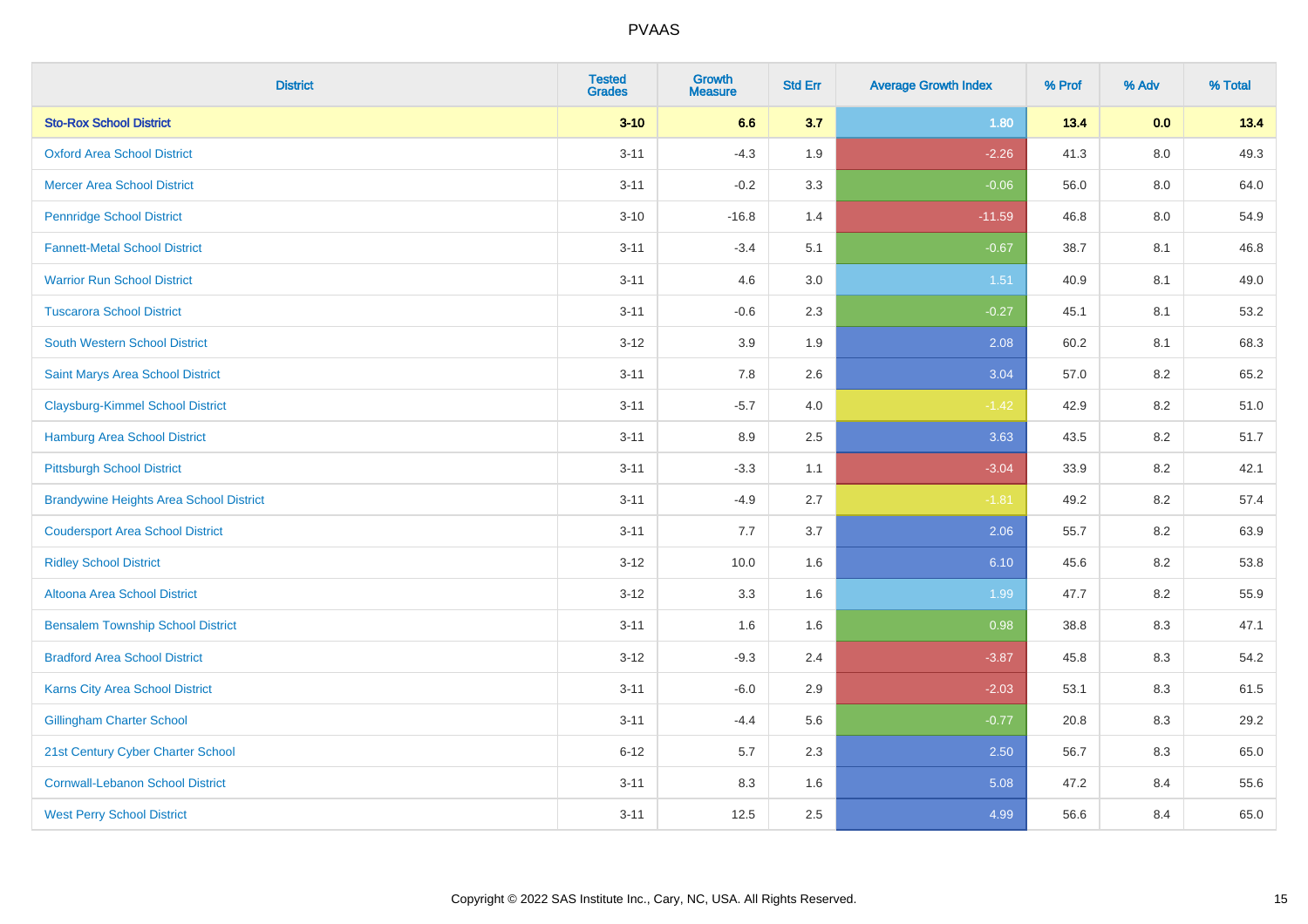| <b>District</b>                                    | <b>Tested</b><br><b>Grades</b> | <b>Growth</b><br><b>Measure</b> | <b>Std Err</b> | <b>Average Growth Index</b> | % Prof | % Adv | % Total |
|----------------------------------------------------|--------------------------------|---------------------------------|----------------|-----------------------------|--------|-------|---------|
| <b>Sto-Rox School District</b>                     | $3 - 10$                       | 6.6                             | 3.7            | 1.80                        | 13.4   | 0.0   | 13.4    |
| <b>Chartiers Valley School District</b>            | $3 - 11$                       | $-1.7$                          | 2.0            | $-0.81$                     | 54.7   | 8.4   | 63.1    |
| <b>Westinghouse Arts Academy Charter School</b>    | $9 - 10$                       | $-0.7$                          | 3.6            | $-0.19$                     | 59.2   | 8.4   | 67.6    |
| <b>Wilson Area School District</b>                 | $3 - 11$                       | $6.0\,$                         | 2.6            | 2.30                        | 48.7   | 8.5   | 57.2    |
| Octorara Area School District                      | $3 - 11$                       | 9.1                             | 2.4            | 3.82                        | 52.1   | 8.5   | 60.6    |
| East Pennsboro Area School District                | $3 - 11$                       | $-4.2$                          | 2.5            | $-1.71$                     | 60.8   | 8.5   | 69.3    |
| <b>Blue Mountain School District</b>               | $3 - 10$                       | $-5.8$                          | 2.3            | $-2.56$                     | 46.6   | 8.5   | 55.1    |
| <b>Baldwin-Whitehall School District</b>           | $3 - 11$                       | 1.8                             | 1.9            | 0.94                        | 58.6   | 8.6   | 67.1    |
| <b>Central Fulton School District</b>              | $3 - 11$                       | $-0.5$                          | 3.5            | $-0.14$                     | 51.4   | 8.6   | 60.0    |
| <b>Upper Adams School District</b>                 | $3 - 11$                       | 1.3                             | 2.9            | 0.47                        | 55.2   | 8.6   | 63.8    |
| <b>Chambersburg Area School District</b>           | $3 - 11$                       | $-9.5$                          | 1.3            | $-7.20$                     | 42.7   | 8.6   | 51.4    |
| <b>Centennial School District</b>                  | $3 - 10$                       | 7.1                             | 1.7            | 4.29                        | 50.1   | 8.7   | 58.9    |
| <b>Riverside Beaver County School District</b>     | $3 - 11$                       | $-14.0$                         | 3.0            | $-4.64$                     | 49.4   | 8.8   | 58.2    |
| <b>Blackhawk School District</b>                   | $3 - 11$                       | 4.7                             | 2.3            | 2.01                        | 55.8   | 8.8   | 64.6    |
| <b>Big Spring School District</b>                  | $3 - 11$                       | $-9.8$                          | 2.4            | $-4.00$                     | 38.6   | 8.9   | 47.5    |
| <b>Central Valley School District</b>              | $3 - 10$                       | 4.8                             | 2.4            | 1.98                        | 56.9   | 9.0   | 65.9    |
| <b>Riverside School District</b>                   | $3 - 11$                       | $-3.2$                          | 3.0            | $-1.09$                     | 43.0   | 9.0   | 52.0    |
| <b>Plum Borough School District</b>                | $3 - 11$                       | $-11.3$                         | 2.2            | $-5.19$                     | 51.1   | 9.0   | 60.1    |
| <b>Pequea Valley School District</b>               | $3 - 11$                       | $-5.8$                          | 3.2            | $-1.80$                     | 39.8   | 9.1   | 48.9    |
| <b>Donegal School District</b>                     | $3 - 12$                       | 3.1                             | 2.4            | 1.29                        | 60.6   | 9.1   | 69.7    |
| <b>Commonwealth Charter Academy Charter School</b> | $3 - 10$                       | 9.1                             | 1.9            | 4.90                        | 47.2   | 9.1   | 56.3    |
| <b>Jersey Shore Area School District</b>           | $3 - 11$                       | $0.5\,$                         | 2.6            | 0.21                        | 47.1   | 9.2   | 56.2    |
| <b>Line Mountain School District</b>               | $3 - 11$                       | 4.1                             | 3.2            | 1.27                        | 52.9   | 9.2   | 62.1    |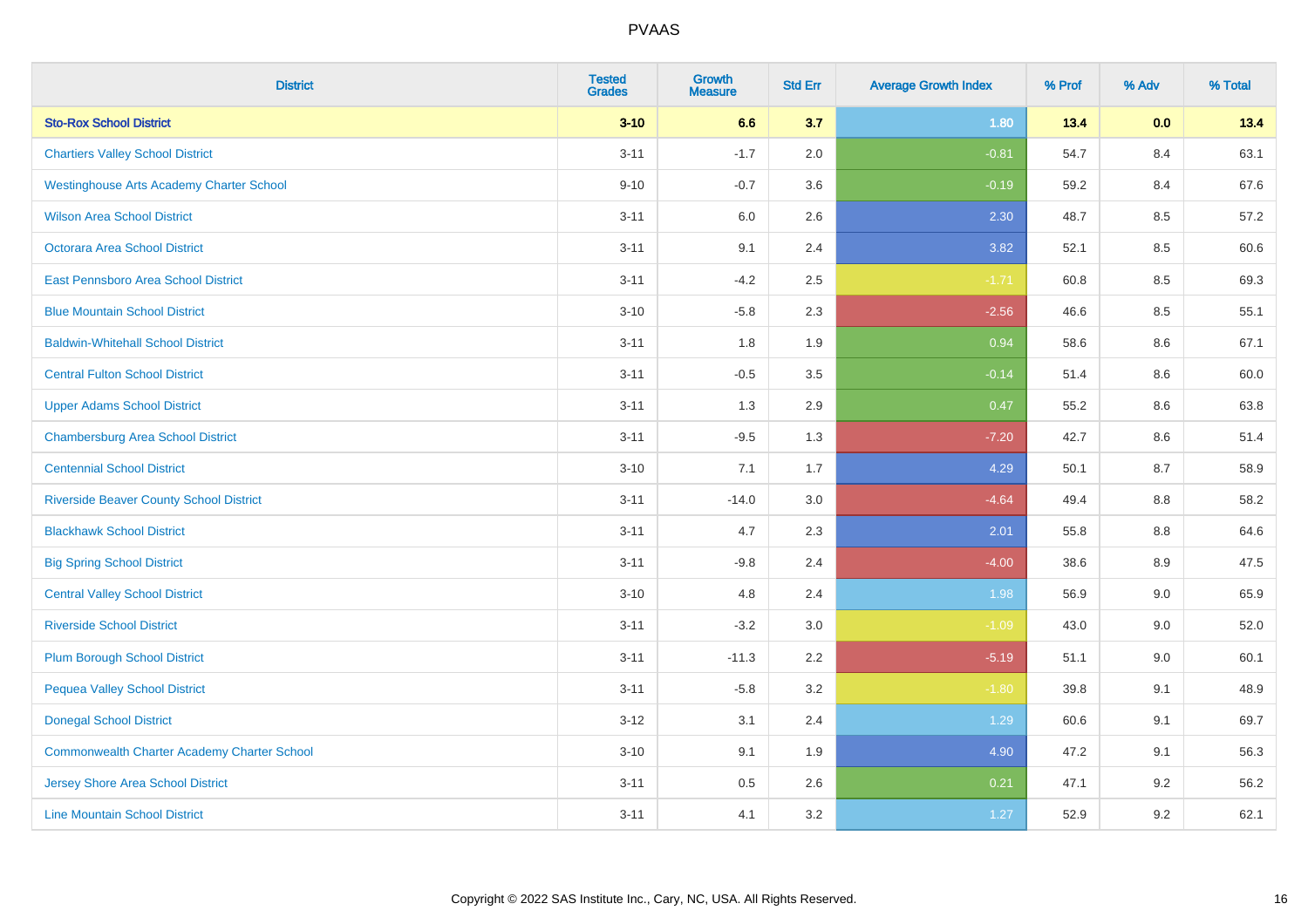| <b>District</b>                           | <b>Tested</b><br><b>Grades</b> | <b>Growth</b><br><b>Measure</b> | <b>Std Err</b> | <b>Average Growth Index</b> | % Prof | % Adv   | % Total |
|-------------------------------------------|--------------------------------|---------------------------------|----------------|-----------------------------|--------|---------|---------|
| <b>Sto-Rox School District</b>            | $3 - 10$                       | 6.6                             | 3.7            | 1.80                        | 13.4   | 0.0     | 13.4    |
| Northern Lehigh School District           | $3 - 12$                       | $-10.4$                         | 2.7            | $-3.82$                     | 28.0   | 9.3     | 37.3    |
| <b>Hermitage School District</b>          | $3 - 12$                       | 3.8                             | 2.4            | 1.60                        | 57.5   | 9.3     | 66.8    |
| <b>Butler Area School District</b>        | $3 - 11$                       | $-6.5$                          | 1.5            | $-4.26$                     | 42.5   | 9.4     | 51.9    |
| <b>Bald Eagle Area School District</b>    | $3 - 11$                       | $-2.1$                          | 2.7            | $-0.75$                     | 48.4   | 9.4     | 57.7    |
| <b>Portage Area School District</b>       | $3 - 10$                       | $-8.1$                          | 3.6            | $-2.26$                     | 40.6   | 9.4     | 50.0    |
| <b>Port Allegany School District</b>      | $3 - 11$                       | 4.4                             | 3.6            | 1.21                        | 28.1   | 9.4     | 37.5    |
| <b>West Shore School District</b>         | $3 - 12$                       | 5.0                             | 1.4            | 3.59                        | 54.2   | 9.4     | 63.6    |
| <b>MaST Community Charter School</b>      | $3 - 10$                       | $-4.1$                          | 2.7            | $-1.52$                     | 44.0   | 9.5     | 53.4    |
| <b>Neshaminy School District</b>          | $3 - 11$                       | 4.0                             | 1.3            | 3.02                        | 58.7   | 9.5     | 68.2    |
| <b>Slippery Rock Area School District</b> | $3 - 11$                       | $-6.3$                          | 2.5            | $-2.51$                     | 56.2   | 9.5     | 65.7    |
| <b>Ephrata Area School District</b>       | $3 - 11$                       | 5.6                             | 1.8            | 3.12                        | 54.7   | 9.5     | 64.2    |
| <b>Pittston Area School District</b>      | $3 - 11$                       | $-10.1$                         | 5.6            | $-1.80$                     | 38.1   | $9.5\,$ | 47.6    |
| <b>Conewago Valley School District</b>    | $3 - 12$                       | $-0.9$                          | 2.0            | $-0.45$                     | 51.7   | 9.6     | 61.3    |
| <b>Laurel Highlands School District</b>   | $3 - 11$                       | 4.3                             | 2.4            | 1.81                        | 44.9   | 9.6     | 54.5    |
| <b>Shaler Area School District</b>        | $3 - 11$                       | $-0.8$                          | 1.9            | $-0.43$                     | 49.1   | 9.6     | 58.7    |
| <b>Halifax Area School District</b>       | $3 - 11$                       | 4.7                             | 3.9            | 1.22                        | 61.5   | 9.6     | 71.2    |
| <b>Tunkhannock Area School District</b>   | $3 - 11$                       | 2.3                             | 2.2            | 1.01                        | 44.9   | 9.6     | 54.6    |
| Northwestern Lehigh School District       | $3 - 11$                       | 2.2                             | 2.3            | 0.93                        | 53.3   | 9.7     | 63.0    |
| <b>East Allegheny School District</b>     | $3 - 11$                       | $-6.3$                          | 3.3            | $-1.87$                     | 31.9   | 9.7     | 41.7    |
| <b>Central Cambria School District</b>    | $3 - 11$                       | 3.0                             | 2.5            | 1.17                        | 56.2   | 9.7     | 66.0    |
| Lampeter-Strasburg School District        | $3 - 12$                       | $-8.6$                          | 2.0            | $-4.33$                     | 55.1   | 9.8     | 64.8    |
| <b>Ridgway Area School District</b>       | $3 - 11$                       | $-14.5$                         | 4.1            | $-3.56$                     | 49.0   | 9.8     | 58.8    |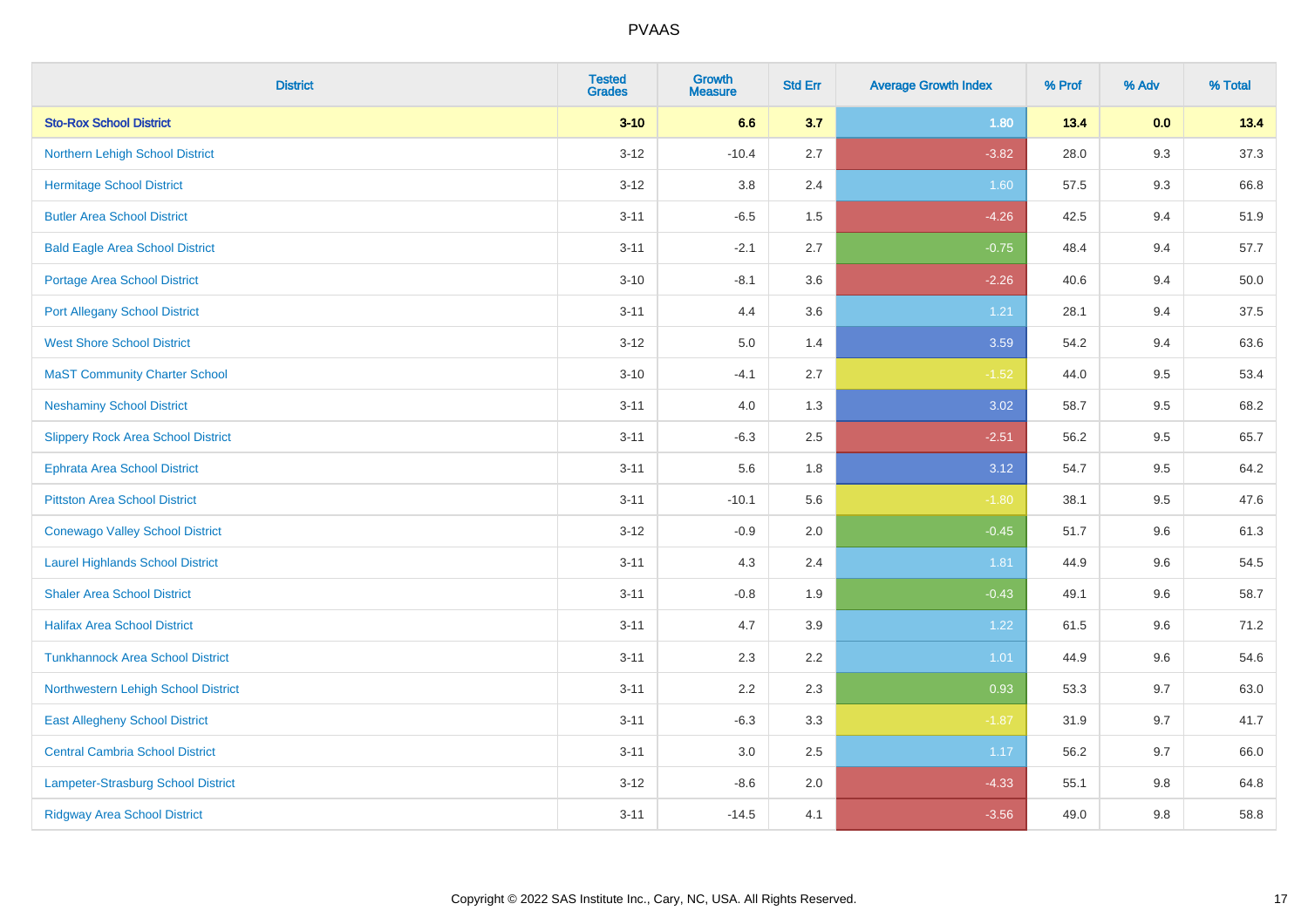| <b>District</b>                             | <b>Tested</b><br><b>Grades</b> | Growth<br><b>Measure</b> | <b>Std Err</b> | <b>Average Growth Index</b> | % Prof | % Adv   | % Total |
|---------------------------------------------|--------------------------------|--------------------------|----------------|-----------------------------|--------|---------|---------|
| <b>Sto-Rox School District</b>              | $3 - 10$                       | 6.6                      | 3.7            | 1.80                        | 13.4   | 0.0     | 13.4    |
| <b>California Area School District</b>      | $3 - 10$                       | $-7.3$                   | 3.6            | $-2.02$                     | 42.6   | $9.8\,$ | 52.5    |
| <b>School Lane Charter School</b>           | $3 - 11$                       | 12.4                     | 3.6            | 3.43                        | 59.1   | 9.8     | 68.9    |
| <b>Nazareth Area School District</b>        | $3 - 11$                       | $-4.7$                   | 1.7            | $-2.82$                     | 59.2   | 9.9     | 69.0    |
| Kane Area School District                   | $3 - 10$                       | $-3.7$                   | 3.2            | $-1.17$                     | 39.5   | $9.9\,$ | 49.4    |
| <b>Greencastle-Antrim School District</b>   | $3 - 11$                       | $-3.0$                   | 2.2            | $-1.36$                     | 62.4   | 9.9     | 72.3    |
| <b>Hempfield School District</b>            | $3 - 11$                       | 0.1                      | 1.4            | 0.08                        | 58.2   | $9.9\,$ | 68.2    |
| <b>Pottsgrove School District</b>           | $3 - 11$                       | 2.8                      | 2.0            | 1.35                        | 44.0   | 10.0    | 53.9    |
| <b>Apollo-Ridge School District</b>         | $3 - 12$                       | $-4.7$                   | 3.7            | $-1.24$                     | 50.0   | 10.0    | 60.0    |
| <b>Cheltenham School District</b>           | $3 - 11$                       | $-1.4$                   | 2.1            | $-0.67$                     | 46.1   | 10.0    | 56.1    |
| <b>Bedford Area School District</b>         | $3 - 11$                       | 2.5                      | 2.6            | 0.93                        | 48.5   | 10.0    | 58.5    |
| <b>Quakertown Community School District</b> | $3 - 12$                       | $-4.4$                   | 1.6            | $-2.70$                     | 56.5   | 10.0    | 66.6    |
| Selinsgrove Area School District            | $3 - 12$                       | 8.3                      | 2.3            | 3.54                        | 56.8   | 10.0    | 66.8    |
| Albert Gallatin Area School District        | $3 - 11$                       | $-0.8$                   | 2.4            | $-0.32$                     | 54.5   | 10.0    | 64.6    |
| <b>Susquenita School District</b>           | $3 - 11$                       | $-0.1$                   | 2.8            | $-0.01$                     | 47.7   | 10.1    | 57.8    |
| <b>Bellwood-Antis School District</b>       | $3 - 10$                       | $-1.2$                   | 3.2            | $-0.39$                     | 55.1   | 10.1    | 65.2    |
| <b>Shippensburg Area School District</b>    | $3 - 11$                       | 9.3                      | 1.9            | 4.84                        | 53.1   | 10.2    | 63.3    |
| <b>Cranberry Area School District</b>       | $3-12$                         | 9.2                      | 3.0            | 3.04                        | 47.5   | 10.2    | 57.6    |
| <b>Schuylkill Valley School District</b>    | $3 - 11$                       | 1.4                      | 2.5            | 0.56                        | 55.1   | 10.2    | 65.3    |
| Huntingdon Area School District             | $3 - 11$                       | $-2.0$                   | 2.7            | $-0.72$                     | 36.8   | 10.3    | 47.0    |
| <b>Newport School District</b>              | $3 - 12$                       | 1.4                      | 3.5            | 0.41                        | 51.5   | 10.3    | 61.8    |
| <b>West Mifflin Area School District</b>    | $3-12$                         | $-12.3$                  | 2.9            | $-4.22$                     | 39.7   | 10.3    | 50.0    |
| <b>Forbes Road School District</b>          | $3 - 11$                       | 2.8                      | 5.1            | 0.56                        | 41.4   | 10.3    | 51.7    |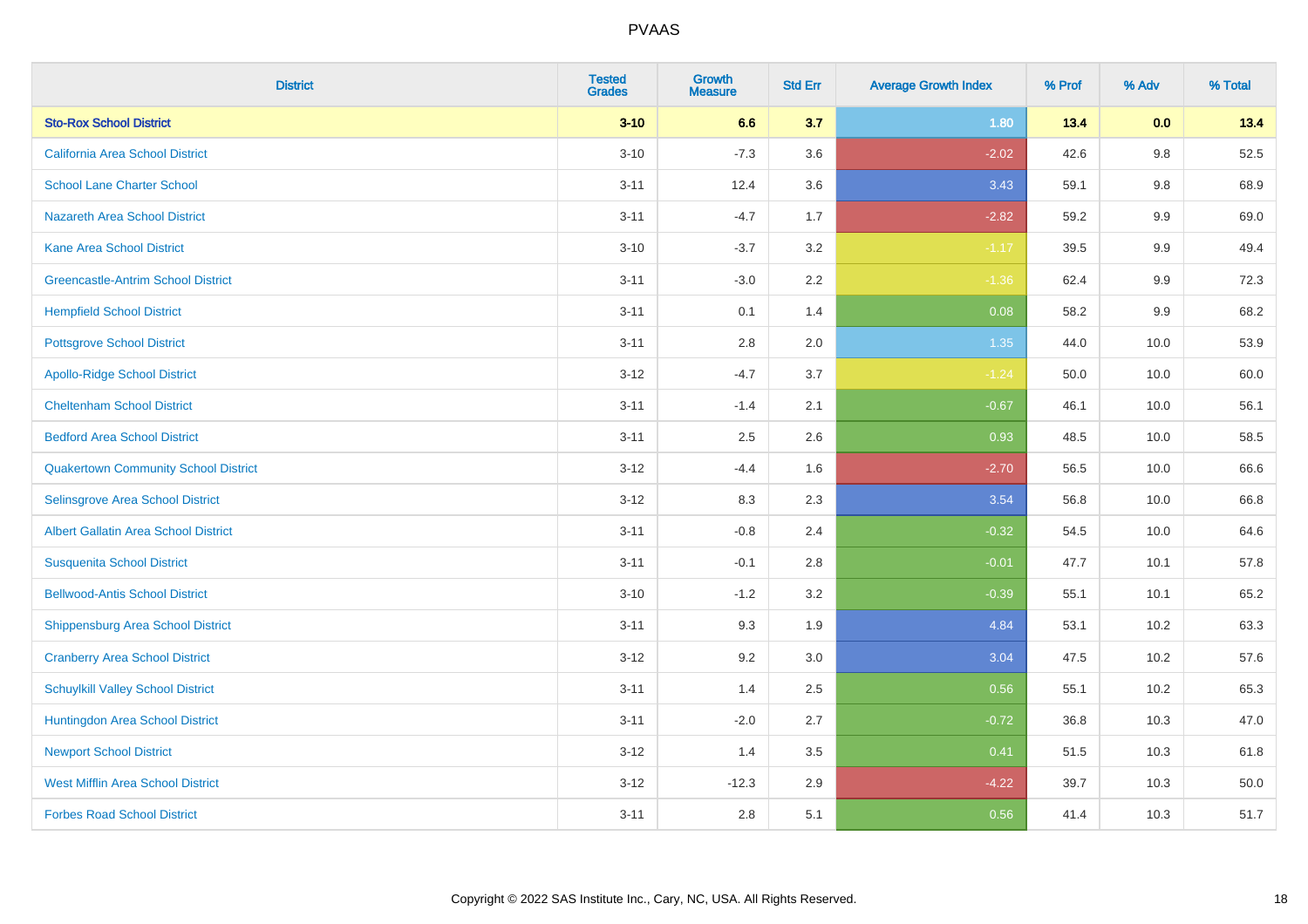| <b>District</b>                                 | <b>Tested</b><br><b>Grades</b> | <b>Growth</b><br><b>Measure</b> | <b>Std Err</b> | <b>Average Growth Index</b> | % Prof | % Adv | % Total |
|-------------------------------------------------|--------------------------------|---------------------------------|----------------|-----------------------------|--------|-------|---------|
| <b>Sto-Rox School District</b>                  | $3 - 10$                       | 6.6                             | 3.7            | 1.80                        | 13.4   | 0.0   | 13.4    |
| <b>Ligonier Valley School District</b>          | $3 - 11$                       | 4.2                             | 3.1            | 1.34                        | 59.1   | 10.3  | 69.5    |
| <b>Littlestown Area School District</b>         | $3 - 11$                       | 11.4                            | 2.5            | 4.62                        | 55.2   | 10.4  | 65.6    |
| <b>Kiski Area School District</b>               | $3 - 11$                       | $-3.7$                          | 2.0            | $-1.86$                     | 57.4   | 10.4  | 67.8    |
| <b>Crawford Central School District</b>         | $3 - 11$                       | $-4.7$                          | 2.2            | $-2.15$                     | 40.6   | 10.5  | 51.1    |
| <b>Southern Fulton School District</b>          | $3 - 11$                       | $-23.7$                         | 4.4            | $-5.37$                     | 34.2   | 10.5  | 44.7    |
| <b>Carlynton School District</b>                | $3 - 11$                       | 7.3                             | 3.3            | 2.22                        | 41.0   | 10.5  | 51.6    |
| <b>Phoenixville Area School District</b>        | $3 - 11$                       | $-1.7$                          | 2.1            | $-0.83$                     | 59.9   | 10.6  | 70.5    |
| <b>Bellefonte Area School District</b>          | $3 - 11$                       | $-0.4$                          | $2.2^{\circ}$  | $-0.17$                     | 47.6   | 10.6  | 58.2    |
| Ambridge Area School District                   | $3-12$                         | 9.1                             | 2.6            | 3.46                        | 50.4   | 10.7  | 61.1    |
| <b>Kennett Consolidated School District</b>     | $3 - 11$                       | 4.8                             | 1.8            | 2.61                        | 52.5   | 10.7  | 63.2    |
| <b>Wyoming Area School District</b>             | $3 - 10$                       | $-1.3$                          | 2.6            | $-0.50$                     | 53.8   | 10.8  | 64.6    |
| Northampton Area School District                | $3 - 11$                       | 4.0                             | 1.6            | 2.51                        | 52.3   | 10.8  | 63.1    |
| <b>Mohawk Area School District</b>              | $3 - 11$                       | $-7.5$                          | 3.1            | $-2.45$                     | 49.4   | 11.0  | 60.4    |
| <b>Belle Vernon Area School District</b>        | $3 - 11$                       | 6.5                             | 2.6            | 2.44                        | 55.6   | 11.1  | 66.7    |
| Pennsylvania Virtual Charter School             | $3 - 11$                       | 11.8                            | 3.5            | 3.37                        | 56.5   | 11.1  | 67.6    |
| <b>Elizabethtown Area School District</b>       | $3-12$                         | $-0.9$                          | 1.9            | $-0.47$                     | 50.0   | 11.2  | 61.2    |
| Pennsylvania Leadership Charter School          | $3 - 11$                       | 4.6                             | 2.2            | 2.13                        | 55.4   | 11.2  | 66.7    |
| <b>Boyertown Area School District</b>           | $3 - 11$                       | $-4.7$                          | 1.5            | $-3.17$                     | 55.2   | 11.3  | 66.5    |
| <b>Eastern Lancaster County School District</b> | $3 - 12$                       | 4.5                             | 2.2            | 2.09                        | 46.3   | 11.4  | 57.6    |
| <b>Seneca Valley School District</b>            | $3 - 11$                       | $-1.4$                          | 1.4            | $-0.99$                     | 57.2   | 11.4  | 68.6    |
| <b>Eastern Lebanon County School District</b>   | $3 - 11$                       | 8.6                             | 2.2            | 3.84                        | 48.8   | 11.4  | 60.3    |
| <b>Central York School District</b>             | $3 - 12$                       | 12.3                            | 1.7            | 7.20                        | 55.5   | 11.5  | 67.0    |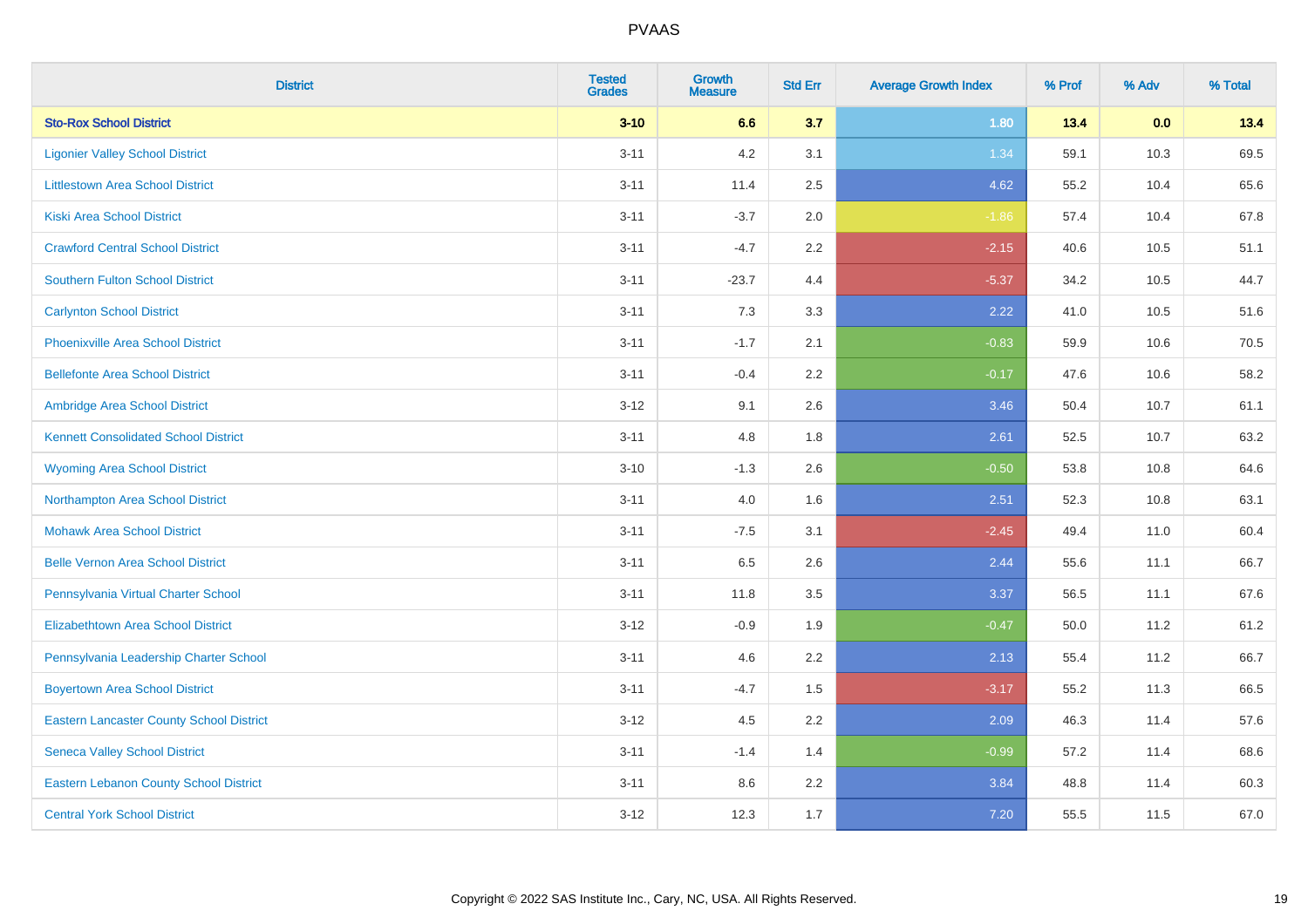| <b>District</b>                               | <b>Tested</b><br><b>Grades</b> | <b>Growth</b><br><b>Measure</b> | <b>Std Err</b> | <b>Average Growth Index</b> | % Prof | % Adv | % Total |
|-----------------------------------------------|--------------------------------|---------------------------------|----------------|-----------------------------|--------|-------|---------|
| <b>Sto-Rox School District</b>                | $3 - 10$                       | 6.6                             | 3.7            | 1.80                        | 13.4   | 0.0   | 13.4    |
| <b>Northern York County School District</b>   | $3 - 11$                       | 15.6                            | 2.0            | 7.98                        | 57.4   | 11.5  | 68.8    |
| Daniel Boone Area School District             | $3 - 12$                       | 5.7                             | 2.0            | 2.88                        | 51.0   | 11.5  | 62.6    |
| <b>East Penn School District</b>              | $3 - 11$                       | 4.1                             | 1.3            | 3.27                        | 55.8   | 11.5  | 67.3    |
| <b>Manheim Central School District</b>        | $3 - 11$                       | 2.1                             | 2.1            | 1.01                        | 53.2   | 11.6  | 64.8    |
| <b>Fleetwood Area School District</b>         | $3 - 10$                       | 12.2                            | 2.2            | 5.68                        | 53.5   | 11.6  | 65.2    |
| <b>Abington School District</b>               | $3 - 10$                       | $-11.5$                         | 1.9            | $-6.00$                     | 56.2   | 11.6  | 67.8    |
| <b>Wyalusing Area School District</b>         | $3 - 12$                       | $8.8\,$                         | 3.3            | 2.68                        | 54.6   | 11.7  | 66.2    |
| <b>Trinity Area School District</b>           | $3 - 11$                       | $-5.4$                          | 2.0            | $-2.71$                     | 48.3   | 11.8  | 60.1    |
| <b>Bloomsburg Area School District</b>        | $3 - 10$                       | 0.7                             | 3.0            | 0.23                        | 55.9   | 11.8  | 67.6    |
| Southern Lehigh School District               | $3 - 11$                       | $-0.4$                          | 2.3            | $-0.17$                     | 66.1   | 11.9  | 78.0    |
| <b>Wellsboro Area School District</b>         | $3 - 11$                       | $-12.4$                         | 3.0            | $-4.11$                     | 49.2   | 11.9  | 61.1    |
| <b>Owen J Roberts School District</b>         | $3 - 11$                       | $-12.3$                         | 1.6            | $-7.61$                     | 57.0   | 11.9  | 69.0    |
| <b>Bethlehem Area School District</b>         | $3 - 11$                       | 9.3                             | 1.1            | 8.15                        | 44.7   | 12.0  | 56.7    |
| <b>Keystone Oaks School District</b>          | $3 - 11$                       | 5.5                             | 2.6            | 2.07                        | 53.2   | 12.1  | 65.4    |
| <b>Allegheny Valley School District</b>       | $3 - 11$                       | 8.5                             | 3.9            | 2.17                        | 53.1   | 12.2  | 65.3    |
| <b>Hollidaysburg Area School District</b>     | $3 - 11$                       | 6.0                             | 2.1            | 2.88                        | 57.1   | 12.3  | 69.4    |
| <b>Montgomery Area School District</b>        | $3 - 11$                       | 10.7                            | 3.6            | 2.96                        | 48.7   | 12.4  | 61.1    |
| <b>Greater Nanticoke Area School District</b> | $3 - 12$                       | 11.2                            | 2.8            | 4.01                        | 38.0   | 12.4  | 50.4    |
| <b>Derry Area School District</b>             | $3 - 11$                       | 13.2                            | 2.8            | 4.69                        | 60.0   | 12.5  | 72.5    |
| <b>Eastern York School District</b>           | $3 - 11$                       | 9.6                             | 2.6            | 3.71                        | 56.3   | 12.6  | 68.9    |
| <b>Lower Dauphin School District</b>          | $3 - 11$                       | 0.6                             | 1.9            | 0.33                        | 49.2   | 12.6  | 61.8    |
| <b>Penn Manor School District</b>             | $3 - 11$                       | $-0.4$                          | 1.6            | $-0.25$                     | 51.9   | 12.6  | 64.5    |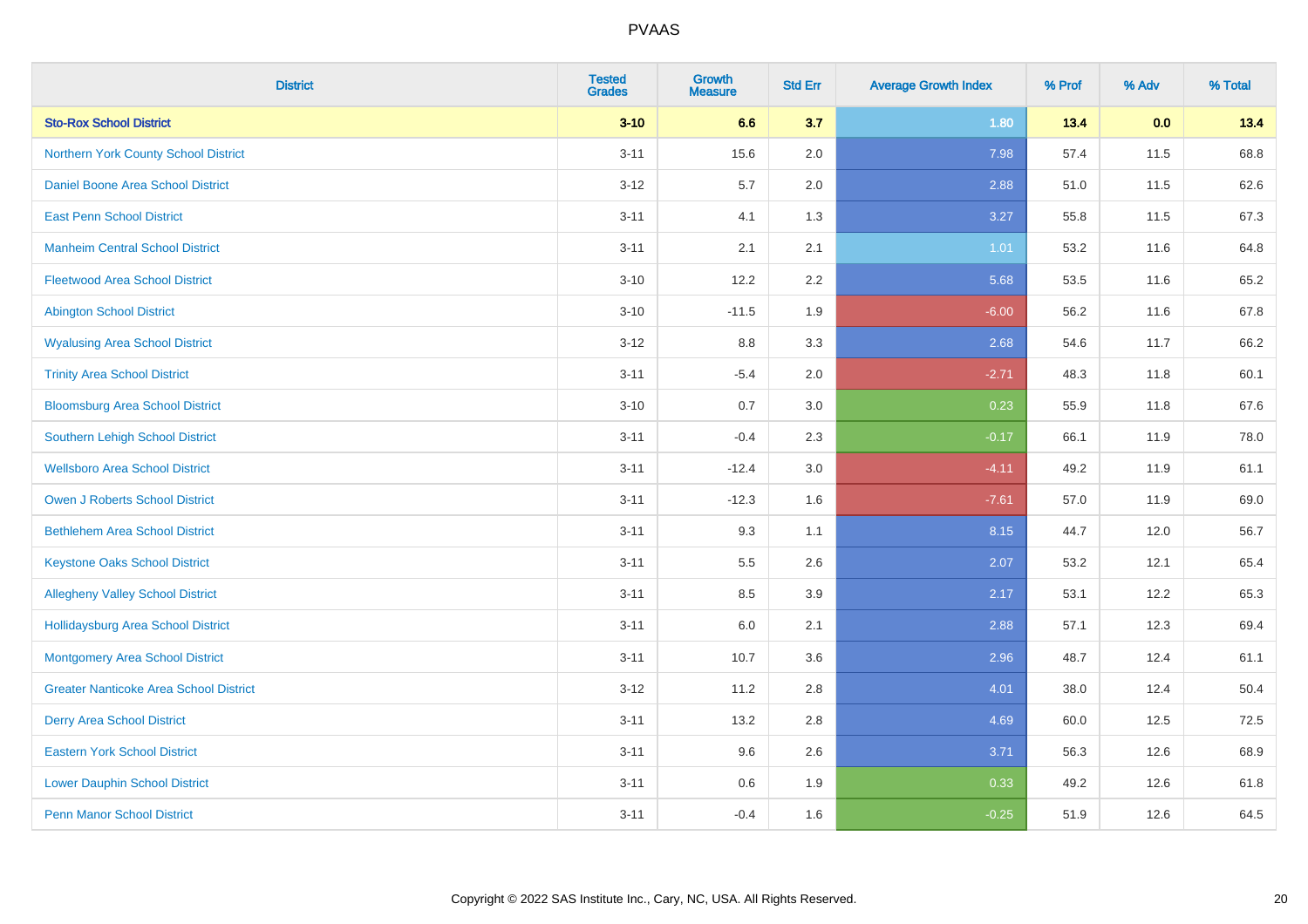| <b>District</b>                               | <b>Tested</b><br><b>Grades</b> | Growth<br><b>Measure</b> | <b>Std Err</b> | <b>Average Growth Index</b> | % Prof | % Adv | % Total |
|-----------------------------------------------|--------------------------------|--------------------------|----------------|-----------------------------|--------|-------|---------|
| <b>Sto-Rox School District</b>                | $3 - 10$                       | 6.6                      | 3.7            | 1.80                        | 13.4   | 0.0   | 13.4    |
| Pen Argyl Area School District                | $3 - 12$                       | 9.2                      | 2.7            | 3.46                        | 50.0   | 12.6  | 62.6    |
| <b>Spring Cove School District</b>            | $3 - 11$                       | 3.4                      | 2.5            | 1.33                        | 47.8   | 12.7  | 60.4    |
| <b>Marple Newtown School District</b>         | $3 - 11$                       | 2.0                      | 2.4            | 0.81                        | 57.6   | 12.8  | 70.4    |
| <b>Williamsport Area School District</b>      | $3 - 11$                       | 1.9                      | 1.8            | 1.04                        | 44.1   | 12.8  | 56.9    |
| <b>Oley Valley School District</b>            | $3 - 11$                       | $-0.4$                   | 2.8            | $-0.15$                     | 43.1   | 12.9  | 56.0    |
| <b>Wayne Highlands School District</b>        | $3 - 11$                       | 7.8                      | 2.4            | 3.23                        | 52.3   | 13.1  | 65.4    |
| <b>Upper Perkiomen School District</b>        | $3 - 11$                       | 22.1                     | 2.1            | 10.74                       | 57.7   | 13.2  | 70.9    |
| <b>Unionville-Chadds Ford School District</b> | $3 - 11$                       | 17.1                     | 3.1            | 5.51                        | 68.1   | 13.2  | 81.3    |
| <b>Quaker Valley School District</b>          | $3 - 11$                       | $-2.8$                   | 2.6            | $-1.08$                     | 55.2   | 13.2  | 68.4    |
| <b>Westmont Hilltop School District</b>       | $3 - 11$                       | $-4.0$                   | 2.8            | $-1.40$                     | 36.3   | 13.3  | 49.6    |
| <b>Kutztown Area School District</b>          | $3 - 12$                       | $-0.2$                   | 3.2            | $-0.05$                     | 55.4   | 13.3  | 68.7    |
| <b>Harmony Area School District</b>           | $3 - 10$                       | 4.5                      | 6.3            | 0.72                        | 33.3   | 13.3  | 46.7    |
| Jamestown Area School District                | $3 - 11$                       | 13.5                     | 4.2            | 3.19                        | 64.4   | 13.3  | 77.8    |
| <b>Dubois Area School District</b>            | $3 - 11$                       | $-6.2$                   | 2.0            | $-3.07$                     | 50.9   | 13.4  | 64.3    |
| <b>Sharpsville Area School District</b>       | $3 - 11$                       | $-1.4$                   | 3.5            | $-0.40$                     | 55.2   | 13.4  | 68.7    |
| <b>Perkiomen Valley School District</b>       | $3 - 11$                       | $-3.5$                   | 1.6            | $-2.18$                     | 53.8   | 13.4  | 67.2    |
| <b>Midd-West School District</b>              | $3 - 11$                       | 10.3                     | 2.7            | 3.80                        | 58.0   | 13.4  | 71.4    |
| <b>Conestoga Valley School District</b>       | $3 - 11$                       | 8.7                      | 1.8            | 4.69                        | 60.3   | 13.5  | 73.8    |
| <b>Forest Hills School District</b>           | $3 - 11$                       | $-7.3$                   | 2.7            | $-2.74$                     | 41.1   | 13.7  | 54.8    |
| <b>South Park School District</b>             | $3 - 11$                       | $-11.3$                  | 2.7            | $-4.23$                     | 53.5   | 13.7  | 67.3    |
| Mechanicsburg Area School District            | $3 - 11$                       | 5.9                      | 1.8            | 3.29                        | 57.2   | 13.7  | 70.9    |
| <b>Gateway School District</b>                | $3 - 11$                       | 0.8                      | 2.2            | 0.38                        | 52.1   | 13.8  | 65.9    |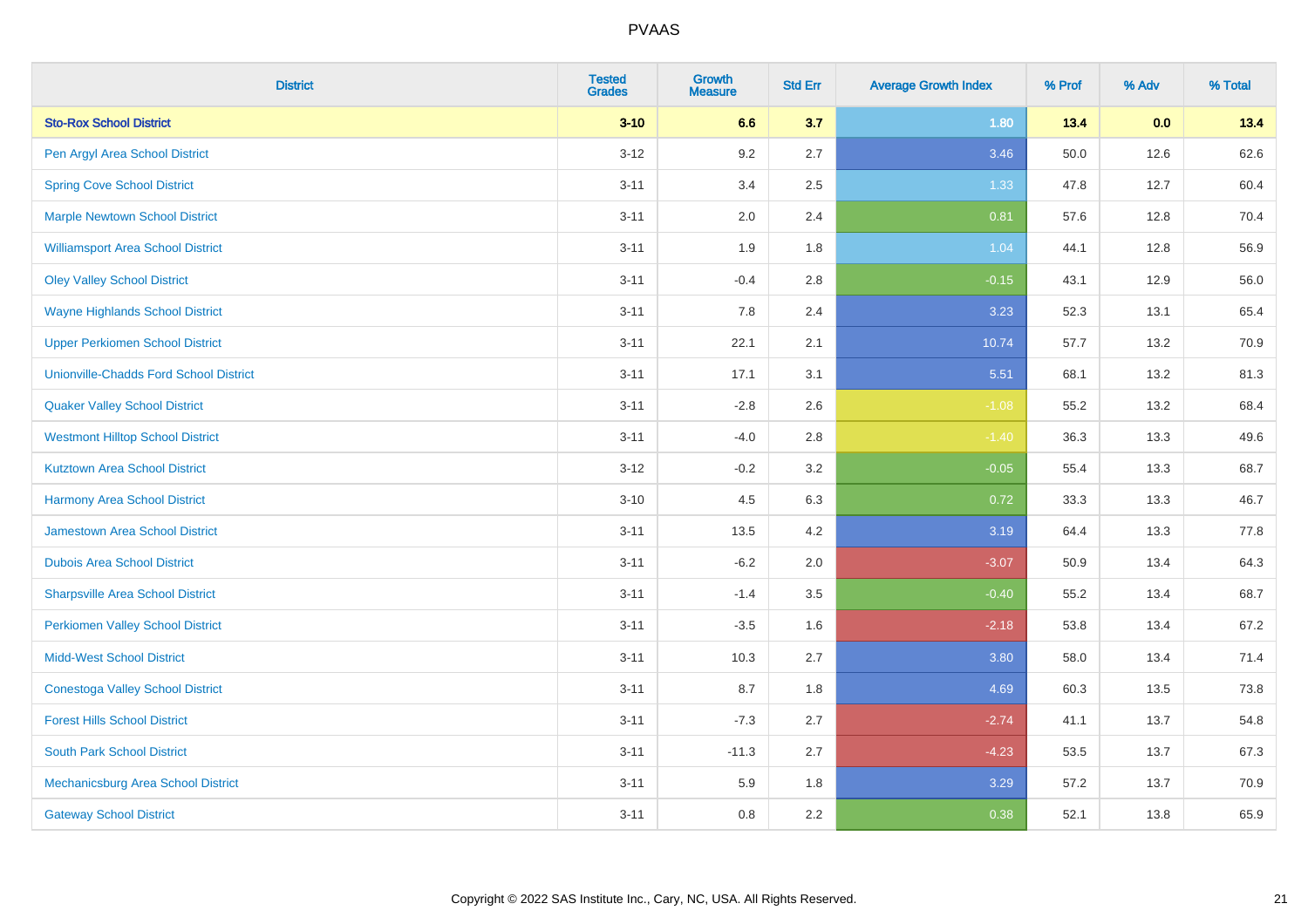| <b>District</b>                                    | <b>Tested</b><br><b>Grades</b> | <b>Growth</b><br><b>Measure</b> | <b>Std Err</b> | <b>Average Growth Index</b> | % Prof | % Adv | % Total |
|----------------------------------------------------|--------------------------------|---------------------------------|----------------|-----------------------------|--------|-------|---------|
| <b>Sto-Rox School District</b>                     | $3 - 10$                       | 6.6                             | 3.7            | 1.80                        | 13.4   | 0.0   | 13.4    |
| <b>Burrell School District</b>                     | $3 - 11$                       | 4.5                             | 3.1            | 1.48                        | 58.5   | 13.8  | 72.3    |
| Shenango Area School District                      | $3 - 11$                       | $-2.6$                          | 3.3            | $-0.79$                     | 50.6   | 13.9  | 64.6    |
| <b>Berlin Brothersvalley School District</b>       | $3 - 11$                       | 4.0                             | 4.2            | 0.96                        | 48.8   | 14.0  | 62.8    |
| <b>Gettysburg Area School District</b>             | $3 - 11$                       | $-4.0$                          | 2.1            | $-1.89$                     | 45.3   | 14.0  | 59.3    |
| <b>Greater Latrobe School District</b>             | $3 - 11$                       | 0.6                             | 1.9            | 0.31                        | 55.5   | 14.1  | 69.5    |
| <b>Cocalico School District</b>                    | $3 - 11$                       | 10.6                            | 2.0            | 5.18                        | 50.8   | 14.1  | 64.8    |
| <b>Ellwood City Area School District</b>           | $3 - 11$                       | $-4.2$                          | 3.2            | $-1.29$                     | 54.1   | 14.1  | 68.2    |
| <b>North Hills School District</b>                 | $3 - 11$                       | $-1.8$                          | 1.8            | $-0.96$                     | 59.1   | 14.1  | 73.2    |
| <b>Millcreek Township School District</b>          | $3 - 11$                       | 3.1                             | 1.5            | 2.06                        | 55.6   | 14.2  | 69.7    |
| <b>North East School District</b>                  | $3 - 11$                       | $-9.3$                          | 3.1            | $-3.02$                     | 62.6   | 14.4  | 77.0    |
| <b>Hanover Public School District</b>              | $3 - 11$                       | 5.2                             | 2.8            | 1.83                        | 52.2   | 14.4  | 66.7    |
| <b>Avella Area School District</b>                 | $3 - 12$                       | $-0.3$                          | 4.7            | $-0.05$                     | 49.3   | 14.5  | 63.8    |
| <b>Clarion Area School District</b>                | $3 - 11$                       | 10.3                            | 4.1            | 2.51                        | 45.4   | 14.6  | 60.0    |
| <b>Wilson School District</b>                      | $3 - 12$                       | $8.8\,$                         | 1.5            | 5.96                        | 52.6   | 14.6  | 67.2    |
| <b>Valley View School District</b>                 | $3 - 11$                       | 18.1                            | 2.4            | 7.42                        | 53.7   | 14.7  | 68.4    |
| <b>Lincoln Park Performing Arts Charter School</b> | $7 - 11$                       | 3.6                             | 2.5            | 1.42                        | 59.6   | 14.7  | 74.3    |
| <b>Central Columbia School District</b>            | $3 - 12$                       | $-4.8$                          | 2.6            | $-1.86$                     | 53.7   | 14.8  | 68.5    |
| <b>Somerset Area School District</b>               | $3 - 11$                       | $-4.4$                          | 2.3            | $-1.93$                     | 44.4   | 14.9  | 59.3    |
| <b>Spring Grove Area School District</b>           | $3 - 11$                       | 5.6                             | 2.1            | 2.68                        | 55.1   | 15.0  | 70.1    |
| <b>North Clarion County School District</b>        | $3 - 12$                       | 3.7                             | 4.3            | 0.85                        | 67.5   | 15.0  | 82.5    |
| <b>Montour School District</b>                     | $3 - 11$                       | $-1.8$                          | 2.1            | $-0.88$                     | 61.4   | 15.1  | 76.5    |
| <b>Harbor Creek School District</b>                | $3 - 11$                       | $-7.1$                          | 2.7            | $-2.67$                     | 48.8   | 15.2  | 64.0    |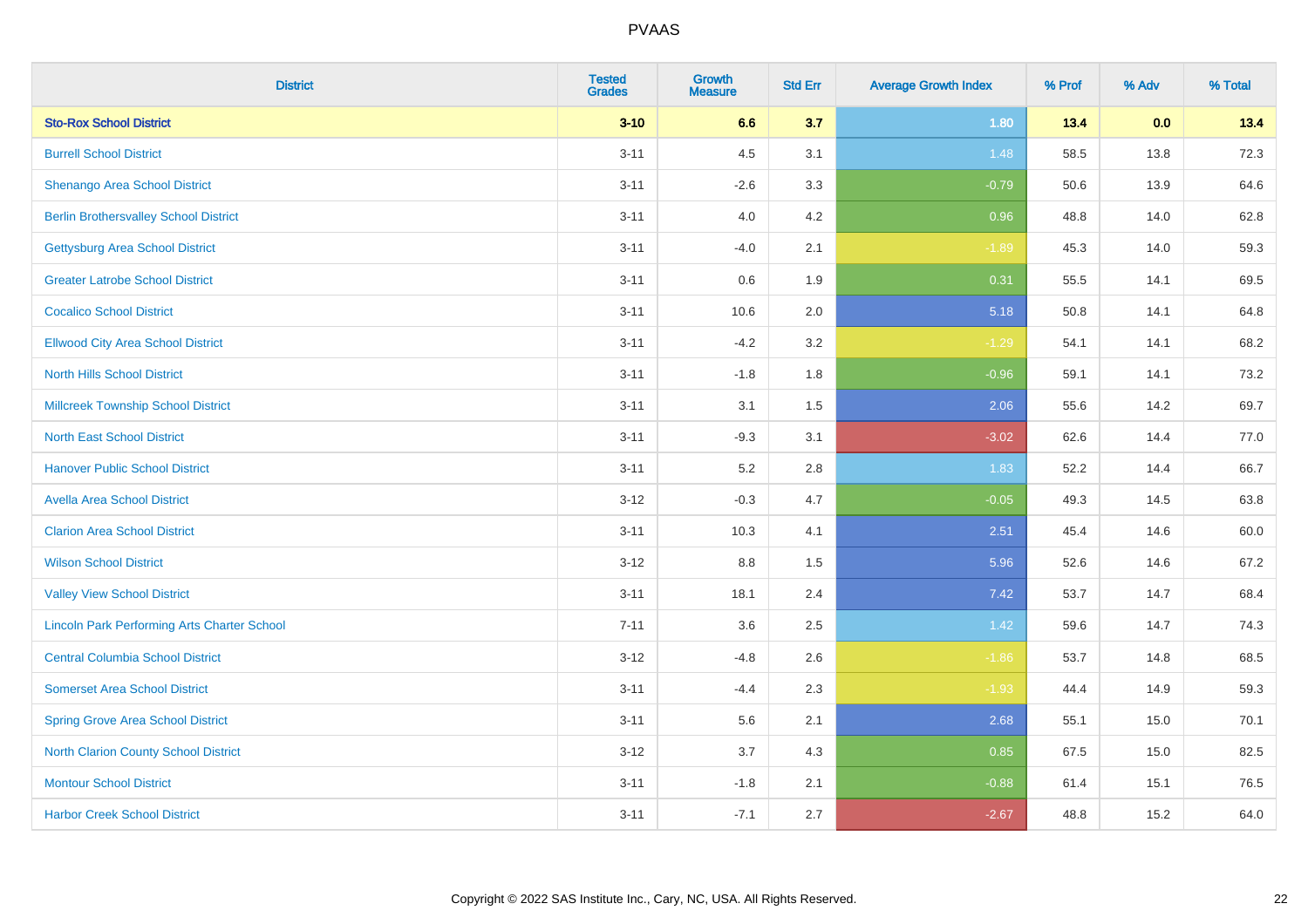| <b>District</b>                            | <b>Tested</b><br><b>Grades</b> | Growth<br><b>Measure</b> | <b>Std Err</b> | <b>Average Growth Index</b> | % Prof | % Adv | % Total |
|--------------------------------------------|--------------------------------|--------------------------|----------------|-----------------------------|--------|-------|---------|
| <b>Sto-Rox School District</b>             | $3 - 10$                       | 6.6                      | 3.7            | 1.80                        | 13.4   | 0.0   | 13.4    |
| <b>Souderton Area School District</b>      | $3 - 11$                       | 12.4                     | 1.5            | 8.28                        | 61.7   | 15.2  | 76.9    |
| <b>Franklin Regional School District</b>   | $3 - 11$                       | 2.0                      | 1.9            | 1.02                        | 66.7   | 15.5  | 82.1    |
| <b>Manheim Township School District</b>    | $3 - 12$                       | $-0.9$                   | 1.6            | $-0.58$                     | 53.2   | 15.5  | 68.7    |
| <b>Brookville Area School District</b>     | $3 - 11$                       | 6.9                      | 3.0            | 2.30                        | 55.2   | 15.6  | 70.8    |
| Palmyra Area School District               | $3 - 11$                       | 5.6                      | 1.9            | 2.96                        | 56.4   | 15.6  | 72.0    |
| <b>Girard School District</b>              | $3 - 11$                       | $-0.6$                   | 2.7            | $-0.22$                     | 53.9   | 15.6  | 69.6    |
| <b>West Allegheny School District</b>      | $3 - 12$                       | $4.0\,$                  | 2.1            | 1.96                        | 63.1   | 15.7  | 78.8    |
| <b>Riverview School District</b>           | $3 - 11$                       | $-4.6$                   | 3.8            | $-1.20$                     | 57.9   | 15.8  | 73.7    |
| <b>Canon-Mcmillan School District</b>      | $3 - 11$                       | $-0.8$                   | 1.6            | $-0.50$                     | 58.7   | 15.9  | 74.6    |
| <b>Delaware Valley School District</b>     | $3 - 11$                       | 12.6                     | 1.8            | 6.93                        | 55.2   | 16.2  | 71.4    |
| <b>Abington Heights School District</b>    | $3 - 11$                       | 13.5                     | 2.2            | 6.27                        | 58.3   | 16.2  | 74.5    |
| <b>Deer Lakes School District</b>          | $3 - 11$                       | 17.0                     | 2.7            | 6.32                        | 61.5   | 16.4  | 77.9    |
| <b>Methacton School District</b>           | $3 - 11$                       | 2.5                      | 1.7            | 1.43                        | 62.5   | 16.4  | 79.0    |
| <b>North Pocono School District</b>        | $3 - 11$                       | $-2.3$                   | 3.4            | $-0.68$                     | 52.0   | 16.4  | 68.5    |
| <b>Grove City Area School District</b>     | $3 - 12$                       | 5.1                      | 2.4            | 2.09                        | 36.4   | 16.5  | 52.8    |
| <b>Spring-Ford Area School District</b>    | $3 - 11$                       | 6.0                      | 1.3            | 4.46                        | 60.8   | 16.5  | 77.4    |
| <b>South Butler County School District</b> | $3 - 10$                       | 3.9                      | 2.5            | 1.54                        | 53.1   | 16.6  | 69.7    |
| Northeastern York School District          | $3 - 11$                       | 5.9                      | 2.0            | 3.03                        | 51.1   | 16.6  | 67.6    |
| <b>Council Rock School District</b>        | $3 - 11$                       | 8.9                      | 1.2            | 7.65                        | 62.8   | 16.6  | 79.4    |
| <b>Oswayo Valley School District</b>       | $3 - 12$                       | 8.5                      | 5.0            | 1.68                        | 50.0   | 16.7  | 66.7    |
| <b>Northgate School District</b>           | $3 - 11$                       | 6.3                      | 3.6            | 1.73                        | 53.3   | 16.7  | 70.0    |
| <b>Avon Grove Charter School</b>           | $3 - 11$                       | 9.0                      | 2.9            | 3.13                        | 58.8   | 16.7  | 75.5    |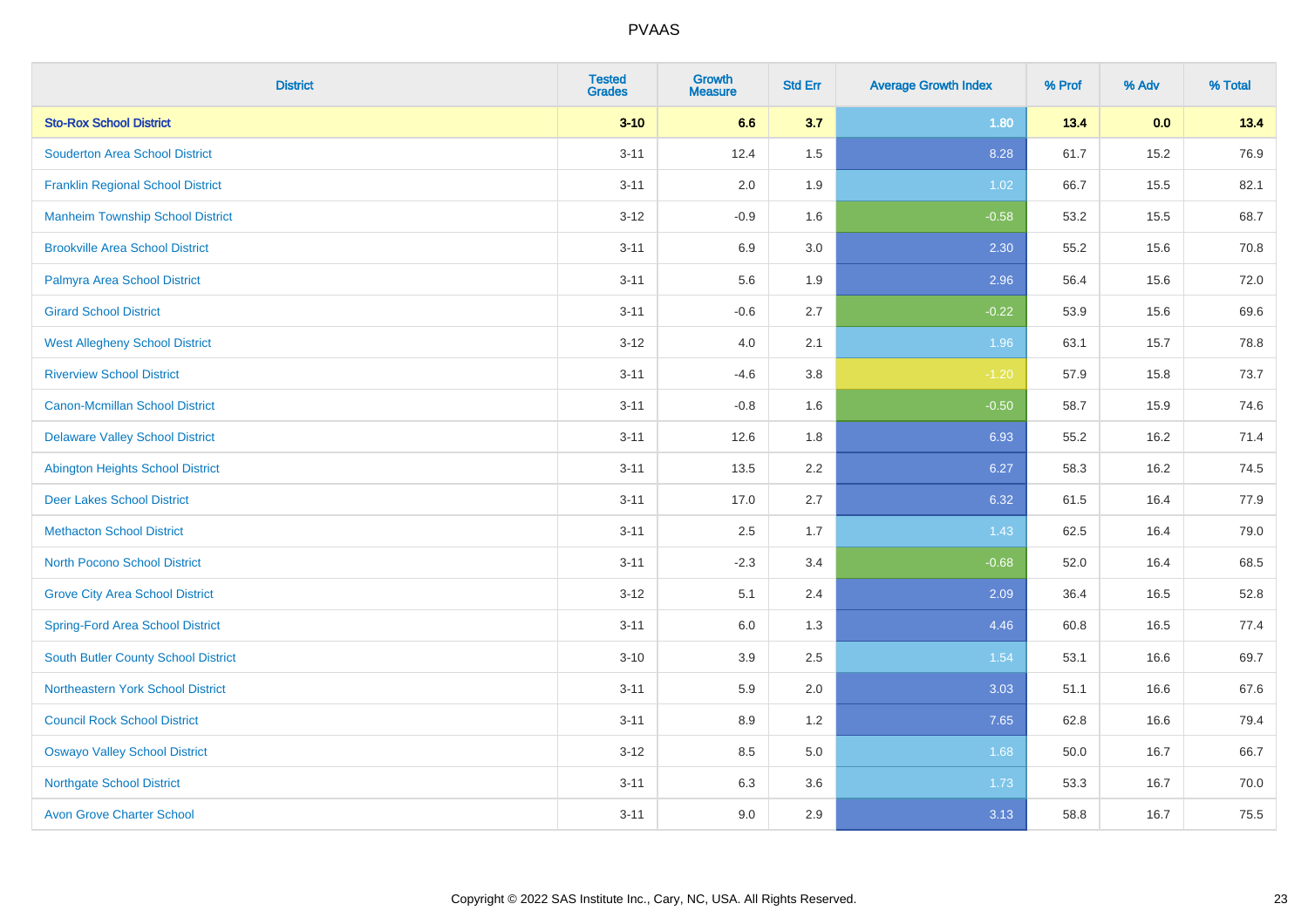| <b>District</b>                                | <b>Tested</b><br><b>Grades</b> | <b>Growth</b><br><b>Measure</b> | <b>Std Err</b> | <b>Average Growth Index</b> | % Prof | % Adv | % Total |
|------------------------------------------------|--------------------------------|---------------------------------|----------------|-----------------------------|--------|-------|---------|
| <b>Sto-Rox School District</b>                 | $3 - 10$                       | 6.6                             | 3.7            | 1.80                        | 13.4   | 0.0   | 13.4    |
| <b>Tyrone Area School District</b>             | $3 - 12$                       | 19.7                            | 2.5            | 7.87                        | 60.4   | 16.7  | 77.1    |
| <b>Beaver Area School District</b>             | $3 - 10$                       | 4.7                             | 2.4            | 1.94                        | 57.4   | 16.8  | 74.2    |
| <b>Central Bucks School District</b>           | $3 - 11$                       | 1.6                             | $0.9\,$        | 1.66                        | 63.0   | 16.8  | 79.8    |
| <b>Warwick School District</b>                 | $3 - 11$                       | 5.2                             | 1.9            | 2.76                        | 46.4   | 17.0  | 63.3    |
| <b>North Penn School District</b>              | $3 - 11$                       | 9.1                             | 1.1            | 8.36                        | 55.8   | 17.0  | 72.8    |
| <b>Crestwood School District</b>               | $3 - 11$                       | $-0.4$                          | 2.4            | $-0.17$                     | 57.4   | 17.0  | 74.4    |
| <b>Lower Moreland Township School District</b> | $3 - 11$                       | 2.0                             | 2.2            | 0.95                        | 62.8   | 17.0  | 79.8    |
| <b>Homer-Center School District</b>            | $3 - 11$                       | 9.7                             | 3.6            | 2.70                        | 45.1   | 17.2  | 62.3    |
| <b>Western Wayne School District</b>           | $3 - 11$                       | 5.6                             | 2.9            | 1.93                        | 41.3   | 17.4  | 58.7    |
| <b>Camp Hill School District</b>               | $3 - 12$                       | 2.3                             | 3.0            | 0.78                        | 53.6   | 17.5  | 71.1    |
| <b>Wyomissing Area School District</b>         | $3 - 12$                       | 0.8                             | 2.6            | 0.33                        | 55.7   | 17.6  | 73.3    |
| <b>Fairview School District</b>                | $3 - 11$                       | 3.4                             | 2.6            | 1.32                        | 57.2   | 17.6  | 74.8    |
| <b>Conemaugh Township Area School District</b> | $3-12$                         | $-3.7$                          | 3.4            | $-1.09$                     | 53.8   | 17.6  | 71.4    |
| <b>Shanksville-Stonycreek School District</b>  | $3 - 10$                       | 7.0                             | 5.9            | 1.20                        | 64.7   | 17.6  | 82.4    |
| <b>Freeport Area School District</b>           | $3 - 10$                       | 9.7                             | 2.5            | 3.91                        | 57.5   | 17.8  | 75.3    |
| <b>Dallastown Area School District</b>         | $3 - 11$                       | 13.5                            | 1.5            | 8.84                        | 56.0   | 17.9  | 73.8    |
| Southern York County School District           | $3 - 11$                       | 14.2                            | 2.1            | 6.91                        | 55.1   | 18.1  | 73.1    |
| <b>Mars Area School District</b>               | $3 - 10$                       | 5.7                             | 2.1            | 2.75                        | 57.9   | 18.2  | 76.1    |
| Lehigh Valley Charter High School For The Arts | $9 - 10$                       | 7.3                             | 2.6            | 2.82                        | 62.3   | 18.2  | 80.5    |
| <b>Danville Area School District</b>           | $3 - 11$                       | 0.4                             | 2.6            | 0.15                        | 57.4   | 18.4  | 75.7    |
| <b>Indiana Area School District</b>            | $3 - 11$                       | $-5.3$                          | 2.3            | $-2.28$                     | 47.6   | 18.4  | 66.1    |
| <b>Moon Area School District</b>               | $3 - 11$                       | 8.2                             | 1.9            | 4.25                        | 58.7   | 18.5  | 77.2    |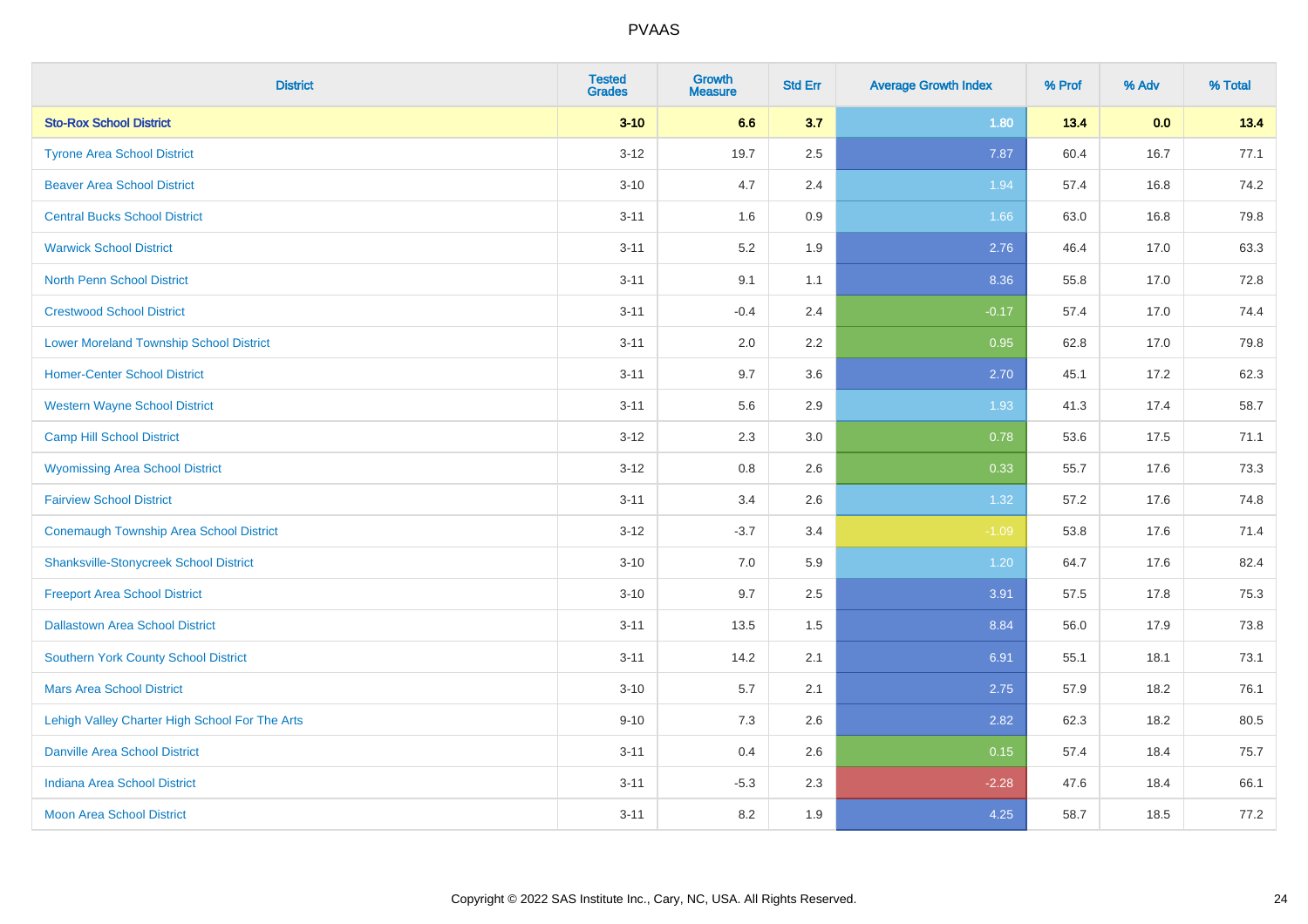| <b>District</b>                                 | <b>Tested</b><br><b>Grades</b> | <b>Growth</b><br><b>Measure</b> | <b>Std Err</b> | <b>Average Growth Index</b> | % Prof | % Adv | % Total |
|-------------------------------------------------|--------------------------------|---------------------------------|----------------|-----------------------------|--------|-------|---------|
| <b>Sto-Rox School District</b>                  | $3 - 10$                       | 6.6                             | 3.7            | 1.80                        | 13.4   | 0.0   | 13.4    |
| <b>Lewisburg Area School District</b>           | $3 - 11$                       | $-2.7$                          | 2.6            | $-1.03$                     | 57.0   | 18.5  | 75.6    |
| <b>Avon Grove School District</b>               | $3 - 10$                       | 10.0                            | 1.6            | 6.26                        | 56.3   | 18.6  | 74.9    |
| <b>Bethel Park School District</b>              | $3 - 11$                       | 5.6                             | 1.8            | 3.18                        | 65.3   | 18.6  | 83.9    |
| Capital Area School for the Arts Charter School | $9 - 11$                       | 5.8                             | 4.1            | 1.39                        | 59.3   | 18.6  | 78.0    |
| <b>Garnet Valley School District</b>            | $3 - 10$                       | 10.9                            | 1.7            | 6.53                        | 67.1   | 19.0  | 86.1    |
| <b>Richland School District</b>                 | $3 - 11$                       | 6.7                             | 2.9            | 2.33                        | 62.2   | 19.2  | 81.4    |
| <b>Upper Merion Area School District</b>        | $3 - 11$                       | 15.3                            | 2.0            | 7.62                        | 59.3   | 19.3  | 78.6    |
| <b>Bentworth School District</b>                | $3 - 11$                       | 5.7                             | 3.2            | 1.75                        | 44.2   | 19.5  | 63.6    |
| Leechburg Area School District                  | $3 - 11$                       | 4.4                             | 4.0            | 1.09                        | 47.8   | 19.6  | 67.4    |
| <b>Colonial School District</b>                 | $3 - 11$                       | 14.0                            | 1.7            | 8.21                        | 60.2   | 19.6  | 79.8    |
| Northern Bedford County School District         | $3 - 11$                       | 16.5                            | 3.6            | 4.58                        | 51.7   | 20.0  | 71.7    |
| <b>Hempfield Area School District</b>           | $3 - 12$                       | 4.6                             | 1.6            | 2.86                        | 53.5   | 20.1  | 73.6    |
| <b>Montoursville Area School District</b>       | $3 - 12$                       | 10.8                            | 2.5            | 4.24                        | 44.6   | 20.1  | 64.8    |
| <b>West Chester Area School District</b>        | $3 - 11$                       | 12.6                            | 1.2            | 10.38                       | 66.8   | 20.2  | 87.0    |
| <b>Saucon Valley School District</b>            | $3 - 11$                       | 14.7                            | 2.5            | 5.98                        | 48.7   | 20.2  | 69.0    |
| <b>Mountain View School District</b>            | $3 - 11$                       | 20.9                            | 3.5            | 5.91                        | 57.8   | 20.3  | 78.1    |
| West Jefferson Hills School District            | $3 - 11$                       | 1.8                             | 2.1            | 0.88                        | 55.7   | 20.8  | 76.4    |
| <b>Fort Leboeuf School District</b>             | $3 - 11$                       | 11.7                            | 2.5            | 4.73                        | 48.5   | 21.1  | 69.6    |
| <b>Pennsbury School District</b>                | $3 - 11$                       | 11.7                            | 1.5            | 7.90                        | 60.1   | 21.3  | 81.3    |
| <b>Springfield School District</b>              | $3 - 11$                       | 13.8                            | 1.7            | 7.99                        | 60.9   | 21.5  | 82.4    |
| <b>Tidioute Community Charter School</b>        | $3 - 11$                       | 5.7                             | 5.1            | 1.11                        | 34.4   | 21.9  | 56.2    |
| <b>Penn-Trafford School District</b>            | $3 - 11$                       | 13.4                            | 1.7            | 7.87                        | 62.3   | 21.9  | 84.2    |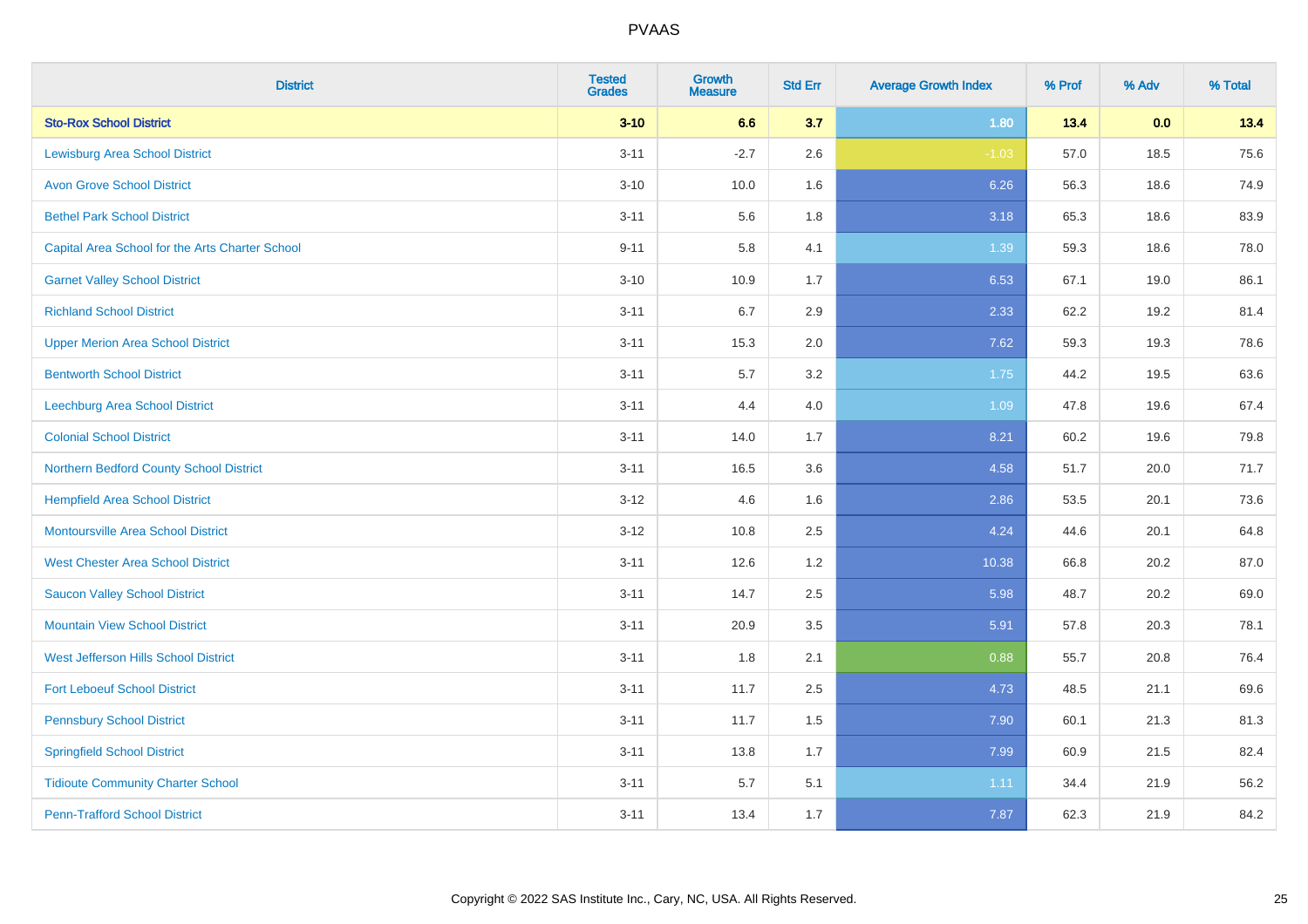| <b>District</b>                               | <b>Tested</b><br><b>Grades</b> | <b>Growth</b><br><b>Measure</b> | <b>Std Err</b> | <b>Average Growth Index</b> | % Prof | % Adv | % Total |
|-----------------------------------------------|--------------------------------|---------------------------------|----------------|-----------------------------|--------|-------|---------|
| <b>Sto-Rox School District</b>                | $3 - 10$                       | 6.6                             | 3.7            | 1.80                        | 13.4   | 0.0   | 13.4    |
| <b>Parkland School District</b>               | $3 - 11$                       | 5.3                             | 1.2            | 4.30                        | 58.0   | 22.3  | 80.4    |
| <b>Wissahickon School District</b>            | $3 - 10$                       | 12.5                            | 1.8            | 6.85                        | 58.3   | 22.4  | 80.7    |
| <b>Wallingford-Swarthmore School District</b> | $3 - 10$                       | 0.9                             | 2.4            | 0.38                        | 64.4   | 22.7  | 87.1    |
| New Hope-Solebury School District             | $3 - 11$                       | 7.5                             | 2.9            | 2.57                        | 68.2   | 22.7  | 90.9    |
| Renaissance Academy Charter School            | $3 - 11$                       | 8.3                             | 3.3            | 2.54                        | 45.6   | 22.8  | 68.4    |
| Penns Valley Area School District             | $3 - 12$                       | 14.0                            | 2.9            | 4.80                        | 41.9   | 23.1  | 65.0    |
| <b>Radnor Township School District</b>        | $3 - 12$                       | 1.0                             | 2.1            | 0.50                        | 65.0   | 23.2  | 88.2    |
| <b>Cumberland Valley School District</b>      | $3 - 12$                       | 18.5                            | 1.3            | 14.64                       | 60.7   | 23.4  | 84.1    |
| Downingtown Area School District              | $3 - 11$                       | 12.1                            | 1.1            | 10.67                       | 60.0   | 23.5  | 83.6    |
| Mt Lebanon School District                    | $3 - 11$                       | $-1.0$                          | 1.5            | $-0.70$                     | 61.9   | 24.0  | 85.9    |
| <b>Pine-Richland School District</b>          | $3 - 11$                       | 11.5                            | 1.8            | 6.31                        | 60.6   | 24.4  | 85.0    |
| <b>Upper Dublin School District</b>           | $3 - 12$                       | 15.4                            | 1.8            | 8.53                        | 60.8   | 24.8  | 85.6    |
| <b>Greenwood School District</b>              | $3 - 11$                       | 15.9                            | 3.9            | 4.11                        | 50.0   | 25.0  | 75.0    |
| <b>Haverford Township School District</b>     | $3 - 11$                       | 8.0                             | 1.5            | 5.27                        | 53.0   | 25.5  | 78.6    |
| <b>Derry Township School District</b>         | $3 - 10$                       | 12.8                            | 2.0            | 6.39                        | 54.8   | 25.8  | 80.6    |
| <b>State College Area School District</b>     | $3 - 11$                       | 20.5                            | 1.4            | 14.33                       | 58.0   | 25.9  | 84.0    |
| <b>Peters Township School District</b>        | $3 - 11$                       | 5.0                             | 1.8            | 2.76                        | 59.8   | 26.1  | 85.9    |
| South Fayette Township School District        | $3 - 11$                       | 1.7                             | 2.0            | 0.88                        | 61.0   | 26.5  | 87.6    |
| <b>Norwin School District</b>                 | $3 - 11$                       | 18.0                            | 1.7            | 10.37                       | 58.5   | 27.0  | 85.4    |
| <b>York Suburban School District</b>          | $3 - 11$                       | 10.1                            | 2.1            | 4.91                        | 53.5   | 27.8  | 81.3    |
| <b>North Allegheny School District</b>        | $3 - 11$                       | 17.4                            | 1.3            | 13.52                       | 59.5   | 28.1  | 87.6    |
| <b>Hampton Township School District</b>       | $3 - 11$                       | 5.1                             | 2.2            | 2.35                        | 54.0   | 28.2  | 82.2    |